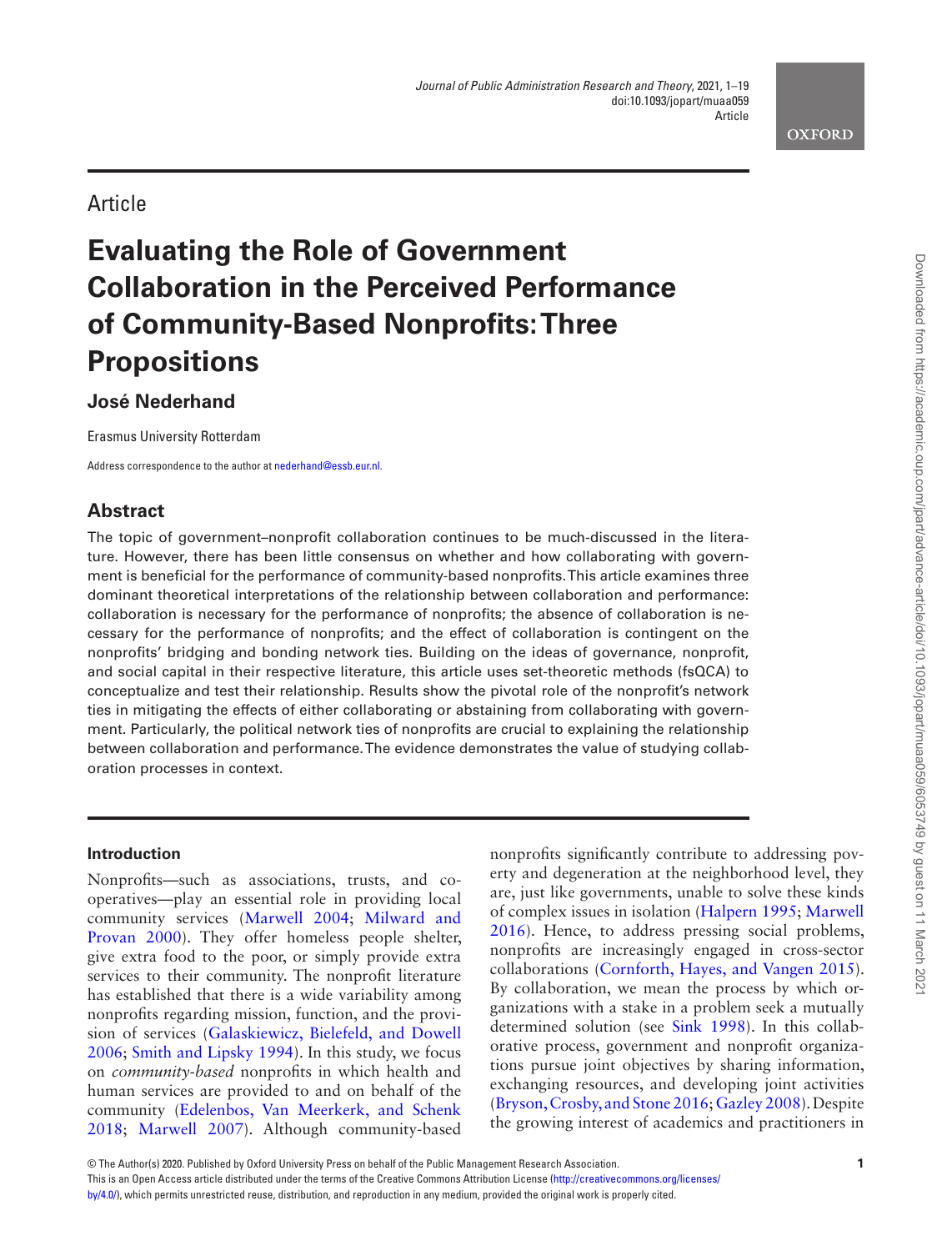the potentials of government–nonprofit collaboration ([Bryson, Crosby, and Stone 2006;](#page-17-9) [Gazley and Guo](#page-17-10)  [2020\)](#page-17-10), it is still unclear whether this kind of collaboration benefits the local community. Systematic insight into the relationship between government–nonprofit collaboration and the performance of communitybased nonprofits, of which serving the local community is their main purpose, is scarce (see [Cornforth,](#page-17-6)  [Hayes, and Vangen 2015](#page-17-6); [Stone and Sandfort 2009\)](#page-18-3). Performance in this context is determined by considering the dimensions of "effectiveness," "legitimacy," and "resilience" (see [Emerson and Nabatchi 2015;](#page-17-11) [Hood 1991\)](#page-17-12).

While some scholars argue that collaboration and performance go hand-in-hand (e.g., co-creating public value), others argue that collaboration with government poses huge risks for the performance of community-based nonprofits and should be avoided (e.g., protecting public value). Still others argue that the relationship between collaboration and performance depends on the power position of community-based nonprofits in terms of their community network (CN) and political network (PN) ties. This study aims to clarify this debate by unraveling which conditions are necessary and/or sufficient for the perceived performance of community-based nonprofits. Consequently, this study makes two major contributions. First, on a theoretical level, it contributes to the literature by clarifying a core aspect of the debate on government–nonprofit collaboration: does collaboration with government go hand-in-hand with outstanding performance of community-based nonprofits? And what role does the political and community network of community-based nonprofits play in explaining this set-relationship? It assesses these questions by connecting and combining contributions from the literature of three prominent bodies: collaborative governance, nonprofits, and social capital. In doing so, this article responds to the call for scholars to integrate contributions from multiple theories and disciplines in studying cross-sector collaborations [\(Bryson, Crosby,](#page-17-7)  [and Stone 2016](#page-17-7); [Cornforth, Hayes, and Vangen 2015\)](#page-17-6). Second, on a methodological level, this study innovates the study of cross-sector collaborations by using a set-theoretic configurational comparative approach to unravel the complex and dynamic interplay between necessary and sufficient conditions ([Bryson, Crosby,](#page-17-7)  [and Stone 2016;](#page-17-7) [Schneider and Wagemann 2012\)](#page-18-4). Contrary to previous studies that have mainly focused on variable-driven case studies or survey designs to study government–nonprofit collaboration (see [Gazley](#page-17-10)  [and Guo 2020](#page-17-10)), this study relies on identifying setrelationships to provide critical insight into whether collaboration works only, or mainly, in combination with certain conditions.

This study is structured as follows. First, the theoretical section describes the three interpretations of the relationship between government collaboration and perceived performance of community-based nonprofits. After describing the methods, data, and calibration strategy, the results are presented. In the final section, important conclusions and avenues for future research are discussed.

#### **Explaining Performance: Three Interpretations**

There is a massive literature on the relationship between collaboration and performance. Within this literature, it is possible to distinguish coherent clusters that share a specific focus on certain elements or values. For the purpose of this study, we have discerned three ideal-typical interpretations that reflect clusters in the collaborative governance, nonprofit, and social capital literature. Each interpretation, and its expectations on the relationship between collaboration and performance, will be discussed briefly. We do not strive toward a definitive clustering of the literature, but rather for a lens that can be used to empirically unravel the role of government collaboration in the performance of community-based nonprofits.

# Interpretation 1: Collaboration Is Necessary for **Performance**

The first interpretation builds upon the idea that collaboration is a prerequisite for achieving outstanding performance. The core assumption that underlies the literature on (collaborative) governance is that tackling complex problems typically requires a combination of various resources that are owned or controlled by different organizations (Berry et al. 2004; Emerson, [Nabatchi, and Balogh 2011](#page-17-14)). Overlapping missions, therefore, make it almost inevitable for governments and community-based nonprofits to engage in some sort of collaborative activity (CA) to accomplish their main objectives ([Healey 2015](#page-17-15); [King and Cruickshank](#page-17-16)  [2012\)](#page-17-16). These CA can consist of sharing information, exchanging resources, and developing joint activities ([Bryson, Crosby, and Stone 2016](#page-17-7); [Howlett, Kekez,](#page-17-17)  [and Poocharoen 2017\)](#page-17-17). Pursuing CA with government enables the small and locally organized communitybased nonprofits to attract and acquire more resources for achieving their organization's mission, for example, outstanding performance. For community-based nonprofits, the financial and regulatory resources that governments possess are especially critical as they generally lack these resources ([Dale and Newman 2010;](#page-17-18) [Nederhand, Bekkers, and Voorberg 2016\)](#page-18-5). In sum, this interpretation emphasizes the added (and necessary) value of collaboration for the performance of community-based nonprofits. Accordingly, it is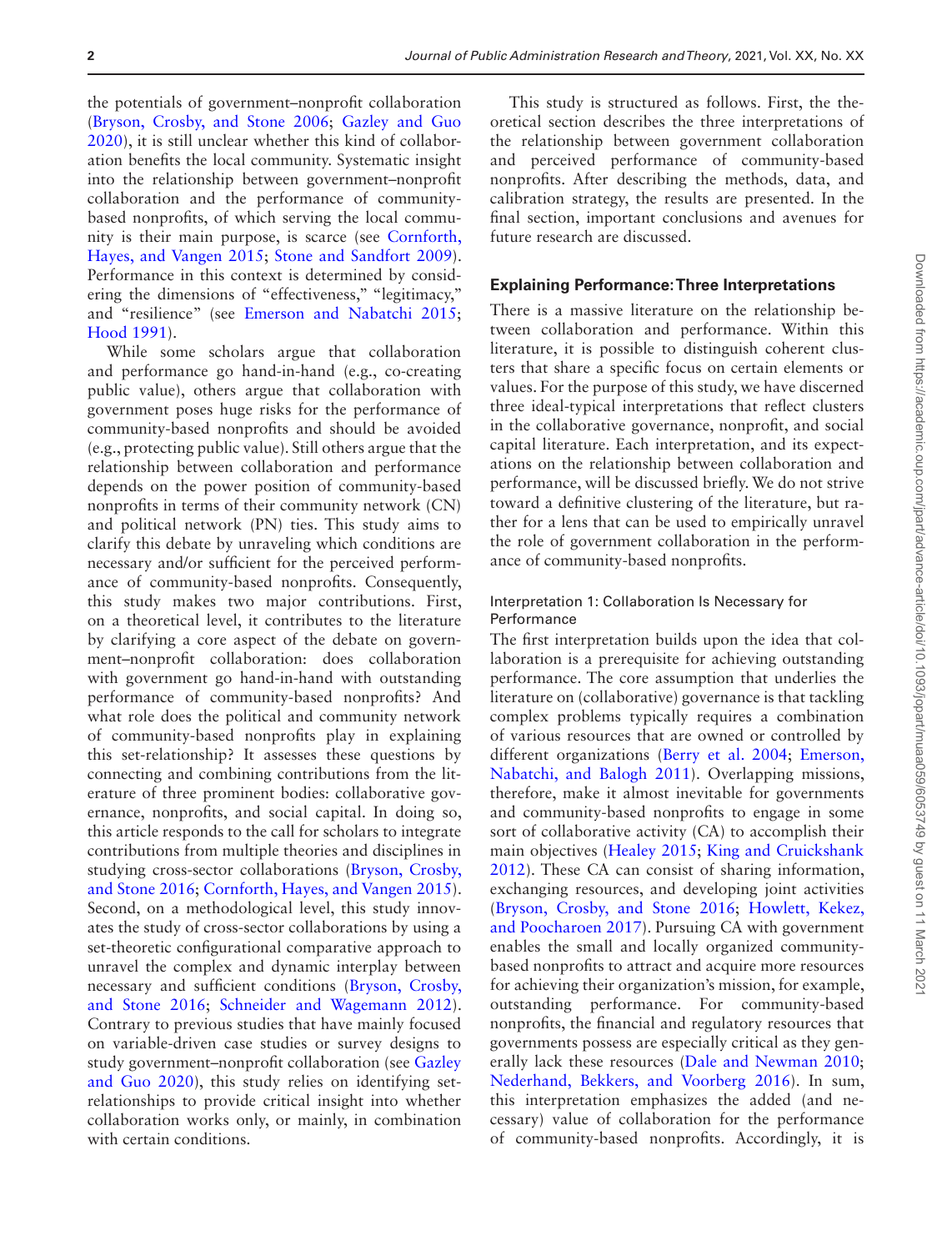hypothesized that the condition of CA is a necessary but not sufficient condition for perceived outstanding performance (P). The backward arrow " $\leftarrow$ " means "is necessary for":

$$
H1: CA \leftarrow P
$$

#### Interpretation 2: The Absence of Collaboration Is Necessary for Performance

The second interpretation argues that the absence of collaboration is necessary for achieving outstanding performance of community-based nonprofits. While the nonprofit literature agrees that CA between the public and nonprofit sector have both practical and political benefits, nevertheless, much of the relevant scholarship also highlights the potential disadvantages of a nonprofit sector, that is, too reliant on government funding and programs (see [Brooks 2000](#page-17-19); [O'Regan and](#page-18-6)  [Oster 2002](#page-18-6); Smith and Lipsky 1993). Being the weaker actor in relation to government, the small-scale local community-based nonprofits easily run the risk of being overruled and consequently lose some of their distinctive nature and qualities (see [Anheier, Toepler, and](#page-17-20)  [Wojciech Sokolowski 1997](#page-17-20); [Brandsen, Trommel, and](#page-17-21)  [Verschuere 2017;](#page-17-21) [Brooks 2002](#page-17-22); [Korosec and Berman](#page-17-23)  [2006\)](#page-17-23). For nonprofits, relying on government has been associated with a loss of managerial autonomy, mission infidelity, and bureaucratization ([Eikenberry and](#page-17-24)  [Kluver 2004](#page-17-24); [Jang and Feiock 2007;](#page-17-25) [Minkoff and](#page-18-7)  [Powell 2006](#page-18-7); [Salamon 2006;](#page-18-8) [Suarez 2011](#page-18-9)). This, in turn, could lead nonprofits to prioritize performance measures related to external ideas of what "performance" looks like (efficiency, equality) at the expense of a more organic definition of performance that might uphold other values (interpersonal connection, responsiveness). These kinds of commitments greatly restrict the freedom of policy and action for nonprofits to be responsive to community needs [\(Smith and](#page-18-1)  [Lipsky 1994](#page-18-1)). This may even result in the destruction of the self-governance capacity of community-based nonprofits [\(Brandsen, Trommel, and Verschuere 2017;](#page-17-21) [Korosec and Berman 2006\)](#page-17-23). Moreover, the changed more rule-bound—character of nonprofits can lead to diminished community support as people (donors and volunteers) are more attracted to community-based nonprofits that appear strong and independent and can maintain control over the organization [\(Brooks 2000\)](#page-17-19). Or, as [Smith and Lipsky \(1994\)](#page-18-1) point out, those that "[…] deal with citizens sympathetically and without having to reduce them to a set of official characteristics." As a result, some nonprofits avoid public money altogether out of concern for these threats to their performance ([Gazley and Brudney 2007](#page-17-26)). According to [Marwell and Calabrese \(2015\),](#page-17-27) the concern about the negative effect of government affiliation turns on

a view of community-based nonprofits that privileges self-governance. Hence, it is hypothesized that the absence of CA is a necessary, but not a sufficient condition for perceived outstanding performance. The backward arrow "←" means "is necessary for," and the tilde sign " ~" denotes the absence of a factor:

$$
H2: \sim CA \leftarrow P
$$

# Interpretation 3: Collaboration Interplays With Political and Community Network Ties

The third interpretation considers that the effect of government collaboration is contingent on its interplay with the CN and PN of community-based nonprofits. Based on social capital literature, this interpretation underlines the strategic importance of bonding and bridging network ties for enhancing the performance and relative power position of organizations (Galaskiewiz et al. 2006; [Lin 2001](#page-17-28); [Szreter 2002\)](#page-18-10). Whereas *bonding* ties refers to trusting and cooperative relations between people of a network with a shared social identity, *bridging* ties refers to relations between people who are heterogeneous in the sense of social identity ([Putnam 2000](#page-18-11); [Szreter 2002\)](#page-18-10). With regard to government–nonprofit collaboration, it may be expected that both types of network ties help to smooth the collaboration process with government by increasing the resistance of nonprofits to severe pressures from government. The presence of bridging PN ties has an important symbolic value. According to [Lewis \(2010\),](#page-17-29) even if the PN is not activated, it can play a role in the background by enhancing the social standing of nonprofits. If they disagree with the way the collaboration is involved, they can try to go "over the heads" of public administrators by lobbying their superiors to overcome or reverse decisions. Therefore, community-based nonprofits with political influence have significant agenda-setting potential which somewhat equalizes the power balance between nonprofits and government. This strategic power resource could, in turn, foster a more careful and deliberate collaborative approach by public officials and a stronger negotiation position for organizations such as nonprofits to resist pressures ([Lin 2001](#page-17-28)). The same goes for bonding CN ties. Community ties enhance the social standing of nonprofits as they increase their legitimacy as a collaborative partner [\(Edelenbos, Van Meerkerk, and](#page-17-2)  [Schenk 2018](#page-17-2)). Simultaneously, a close-knit CN can act as a buffer to government pressures by reinforcing the community identity and preserving resources. As such, a cohesive group tends to develop and guard group norms to prevent defection and to maintain the status quo [\(Coleman 1988](#page-17-30); [Putnam 2000\)](#page-18-11). These network ties thus act as a buffer to protect community-based nonprofits against potential negative collaborative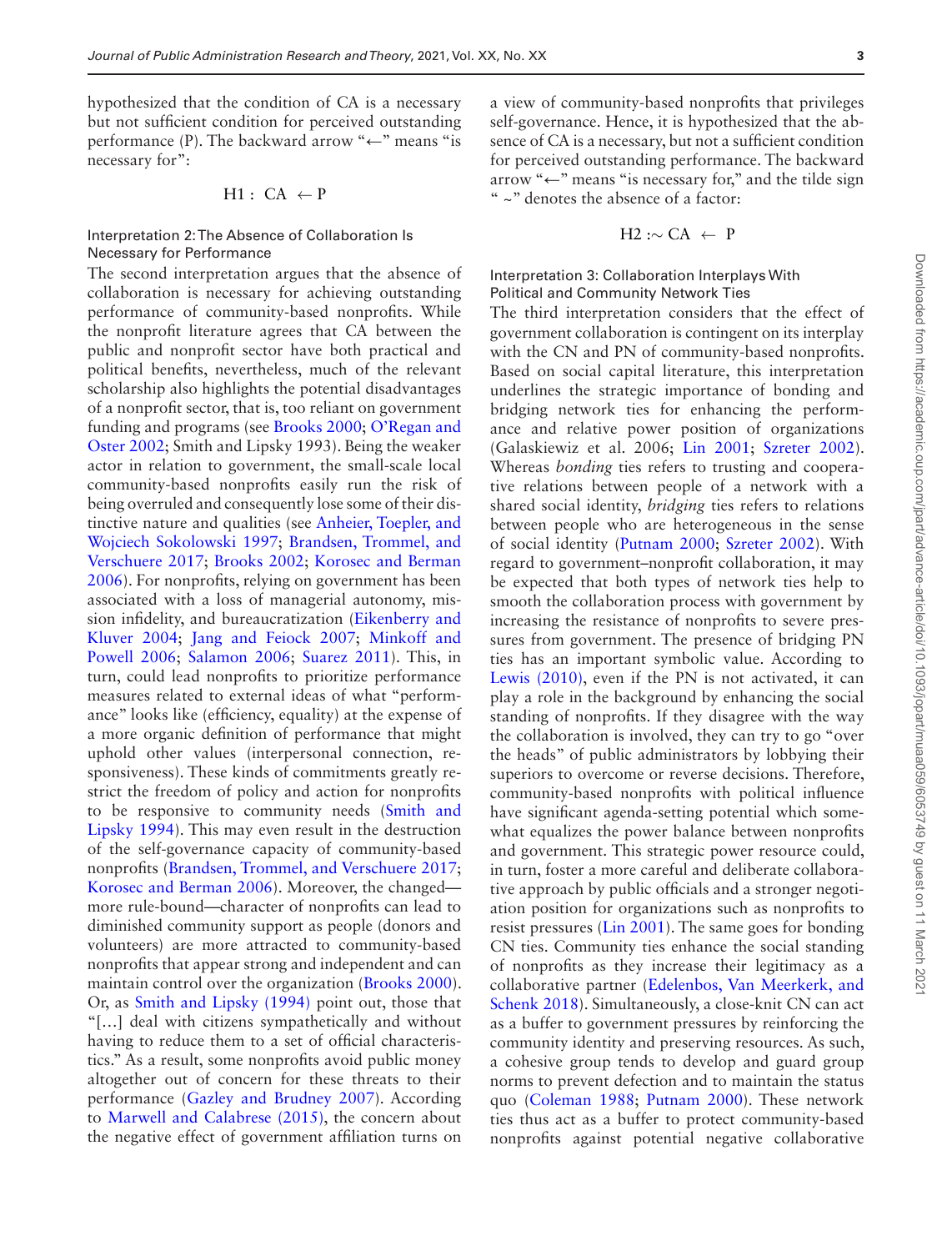consequences. Accordingly, hypothesis 3 states that the combination of CA with either bridging PN ties or bonding CN ties is a sufficient condition for perceived outstanding performance.

$$
H3: CA \times (PN + CN) \rightarrow P
$$

When there are no CA between nonprofits and government, PN and CN ties make community-based nonprofits better resistant to a lack of resources. These networks are valuable alternatives for tapping into different capabilities, mobilizing resources, and transferring novel information [\(Provan et al. 2005;](#page-18-12) [Shrestha 2018](#page-18-13)). When engaging in frequent contact, community-based nonprofits gain better knowledge on the relevance and timelines of the relevant resources of political officeholders and community grassroot organizations operating in the community. Moreover, greater familiarity with the nonprofit increases the readiness of partners to assist the community they care about ([Shrestha 2018\)](#page-18-13). These networks thus act as a buffer to protect community-based nonprofits against a lack of resources. Accordingly, hypothesis 4 states that the combination of the absence of CA with either PN ties or CN ties is a sufficient condition for perceived outstanding performance.

$$
H4: \sim CA \times (PN + CN) \rightarrow P
$$

It should be noted that the first and second interpretations represent two different variants of the view on the government–nonprofit relationship. The first interpretation hypothesizes a positive role for CA in the performance of community-based nonprofits, whereas the second interpretation hypothesizes a negative role for CA with government. The third interpretation highlights the decisiveness of PN and CN in the interaction with CA to trigger the performance of communitybased nonprofits. Although these interpretations are compatible, they are not identical. Their compatibility lies in the notion that CA (or their absence) can be necessary for performance (H1 and H2) and, in combination with the network ties of community-based nonprofits, sufficient (H3 and H4). However, these interpretations are not identical as the first and second interpretations imply CA (or their absence) to be a prerequisite for performance (necessity). On the other hand, the third and fourth interpretations assume that CA (or their absence) in situations of strong network relationships typically result in perceived outstanding performance (sufficiency).

#### **Methods**

To clarify the questions of whether and how collaboration and network characteristics are necessary and/or sufficient for the perceived performance of nonprofits,

14 community-based nonprofits in the Netherlands were studied. In this section, we first describe the empirical setting of the study. Following that, we elaborate on fsQCA (fuzzy-set qualitative comparative analysis), the analytical tool used in this study. Finally, we turn to the operationalization and calibration of the conditions.

#### Community-Based Nonprofits in the Netherlands

The data used in this study stems from 14 communitybased health and human services nonprofit organizations in the Netherlands that were examined in the period between September 2017 and April 2018. We selected the nonprofits from the databases of Dutch umbrella organizations LSA, Vilans, and Kracht NL, by using the following three selection criteria. The first criterium was that the nonprofits had to be categorized as *established organizations* that transited the initiating phase. To ensure that the nonprofits were roughly in the same phase of development, we selected only cases that had been established between 2012 and 2015. We took 2012 as a starting point because this is the year that marks the start of major welfare sector reforms in the Netherlands in which the Dutch government decided to cut-back welfare budgets and delegate responsibilities "back" to communities (see [Nederhand and](#page-18-14)  [Van Meerkerk 2018\)](#page-18-14). Hence, the community-based nonprofits were developed in the anticipation of facing major welfare reforms and cuts. Given that these nonprofits were not "initiated" by the Dutch government as part of an ambition to contract out services, their development was autonomous. We took 2015 as a cutoff point to ensure that, by the time of data collection, the nonprofits from the sample were all well established. The second criterium was that the nonprofits should be truly *community-based*. This implies that they are independent, locally based organizations that provide services to residents in a particular geographical place ("community"). It is this requirement of serving a public rather than a private purpose that distinguishes nonprofits from associations. Community members participate in the organization's activities as staff, volunteers, and board members. Services are thus provided to and on behalf of the community. The third criterium for our selection of nonprofits was to consider their *financial situation* of whether they worked with a mixed revenue model, meaning that they were not solely reliant upon government funding. Moreover, to ensure that our cases formed a balanced reflection of the existing community-based nonprofits in the Netherlands, we included 4 cases located in small municipalities (<50k inhabitants); 3 cases in mediumsmall sized municipalities (50k–100k inhabitants); 4 cases in medium-large sized municipalities (100k–300k inhabitants); and 3 cases in large municipalities (<300k inhabitants).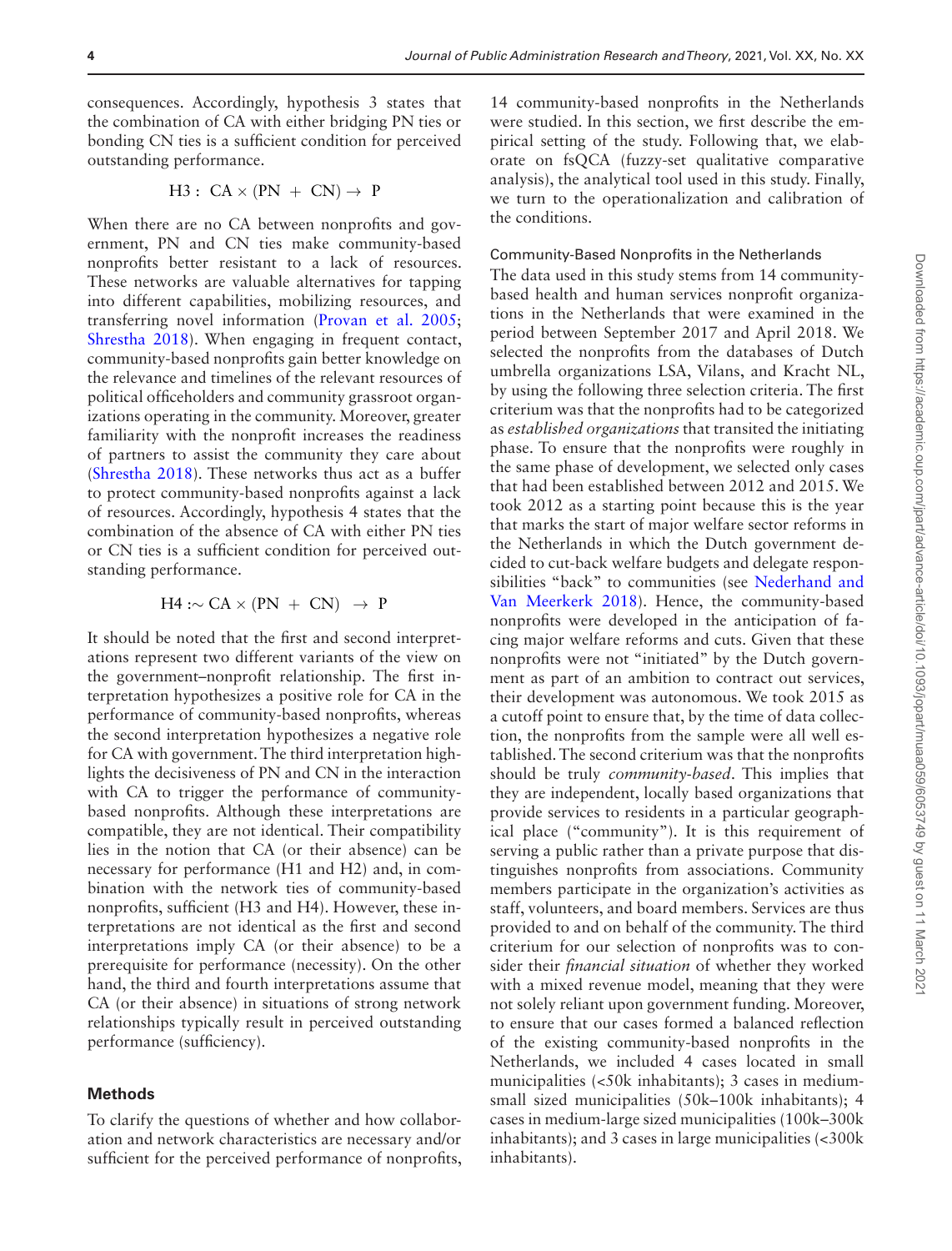To obtain systematic and comparable data, we combined two different methods: semi-structured interviews and surveys. In total, we conducted 50 semistructured interviews with nonprofit professionals and public officials. These respondents were selected on the basis of their close and strategic involvement with the community-based nonprofits. To represent the nonprofits, we selected the most active respondents, mostly initiators and board members who were involved in managing the nonprofit and its external contacts. To represent the governmental municipalities, we selected the public officials who had the most contact with a specific nonprofit. Based on these contacts, the selected representatives were able to answer questions about the local role of the nonprofit in the community. During the interviews, respondents were asked to fill out a survey about the cases, and all 50 respondents complied with this request. Additionally, four respondents only filled in the online survey. The respondents are spread evenly over the cases, with each case covered by 3–5 respondents.

#### Set-Theoretic Methods: A fsQCA

In this article, we are theoretically interested in examining relations between sets. For this reason, we employed the set-theoretic method of fsQCA (software: R packages QCA and SetMethods; [Medzihorsky et al.](#page-18-15)  [2016\)](#page-18-15). A fsQCA allows for different degrees of set membership. An iterative dialogue between theoretical and substantive knowledge determines to what degree cases are members of a certain set. Thus, it established qualitative rather than quantitative differences between the cases.

In a fsQCA, relations are discussed in terms of necessity and sufficiency. A condition is necessary if performance cannot be produced without it; a condition is sufficient if it can produce the outcome by itself without the help of other conditions [\(Rihoux and](#page-18-16)  [Ragin 2009;](#page-18-16) Schneider and Wagemann 2010). The two main parameters of fit used to analyze the results of a fsQCA are coverage and consistency. Coverage states how well the available empirical information is explained by the condition(s). For necessary conditions, coverage expresses relevance in terms of the condition set not being much larger than the outcome set, and the relevance of necessity (RoN) in terms of the condition being close to constant. Low values indicate trivialness, whereas high values indicate relevance. The latter indicates the degree to which empirical evidence is in line with the statements of necessity or sufficiency (minimum of 0.75 for sufficient conditions, and 0.90 for necessary conditions). The proportional reduction in inconsistency (PRI) indicates the degree to which a given configuration is not simultaneously sufficient for both the occurrence and nonoccurrence of the outcome

# (see [Schneider and Wagemann 2012](#page-18-4); [Thomann, Van](#page-18-17)  [Engen, and Tummers 2018](#page-18-17)).

The models presented in this study have the highest performance regarding the parameters of fit. The truth tables, directional expectations, conservative and parsimonious solutions, and simplifying assumptions are all provided in Appendices B and C.

#### Calibrating the Conditions

In this article, we study the performance of communitybased nonprofits using CA, the PN, and the CN of nonprofits as conditions. In this section, we elaborate on assigning set-memberships to our cases (see also [tables 1–3](#page-5-0) and Appendix A).

Each case will receive a score of 0 indicating full non-membership, 0.33 indicating partial non-membership, 0.67 indicating partial membership, or 1 indicating full membership. These scores display the membership of particular cases in each of the three conditions and the outcome.

# **Outstanding Performance**

Calibrating outstanding performance is the first major task of this research. Since performance is an important element in this article, but also an essentially contested concept (see [Johnsen 2005](#page-17-31); [Stewart](#page-18-18)  [and Walsh 2009\)](#page-18-18), we first elaborate how we define performance. The academic literature has examined performance and its dimensions in many different ways. Following [Provan and Kenis \(2008\),](#page-18-19) we argue that measuring performance is a normative task. First, multiple actors have different beliefs about the criteria of performance and, thus, selecting the preferences of one group over another or assigning weights to preferences is a normative decision; and second, the criteria for measuring performance are normative ([Kenis and](#page-17-32)  [Provan 2009](#page-17-32)). According to [Simon \(1976\),](#page-18-20) assessment criteria are elements of value rather than elements of facts. In this article, we focus on the dimensions of "effectiveness," "legitimacy," and "resilience" to determine performance (see [Emerson and Nabatchi 2015;](#page-17-11) [Hood 1991](#page-17-12)). Based on the work of [Igalla, Edelenbos,](#page-17-33)  [and Van Meerkerk \(2020\)](#page-17-33), who translated these performance dimensions to the context of communitybased nonprofits, set membership is determined by the following three statements: "the nonprofit achieves its objectives"; "the nonprofit is considered important by the community"; and "the nonprofit would continue to exist if specific incomes and/or people were omitted." Respondents ranked these statements on a 5-point scale with 1 representing strongly disagree and 5 strongly agree.

The literature on performance further distinguishes between objective and subjective measures to determine the level of performance. In this article, we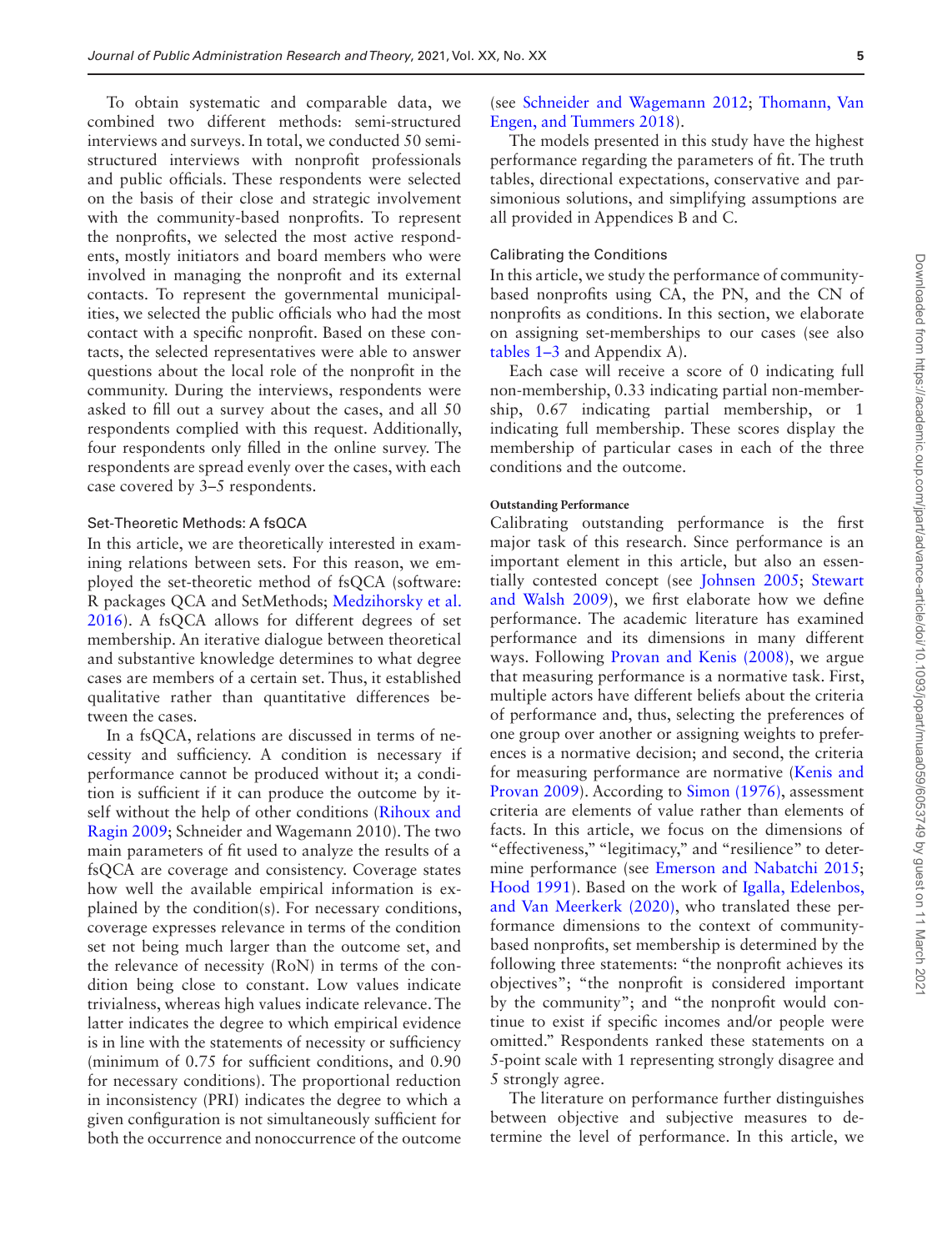| Condition                        | Components                                                                                                                                                                                         | Main Data Source             | Principles Guiding the Calibration                                                                                                                                                                                                                                                                                                                                                           |
|----------------------------------|----------------------------------------------------------------------------------------------------------------------------------------------------------------------------------------------------|------------------------------|----------------------------------------------------------------------------------------------------------------------------------------------------------------------------------------------------------------------------------------------------------------------------------------------------------------------------------------------------------------------------------------------|
| Outstanding<br>performance (PER) | Effectiveness: achieves<br>objectives (PER.E)<br>Legitimacy: felt importance<br>for community (PER.L)<br>Resilience: continues to<br>exist if specific incomes<br>or people are omitted<br>(PER.R) | Survey data                  | Different performance dimensions included<br>Score for effectiveness and legitimacy is based on average<br>assessment of public officials and nonprofits; score for<br>resilience is based on assessment of nonprofits only<br>Cross-over point set conservatively to guarantee<br>outstanding performance level of set                                                                      |
| Collaborative<br>activities (CA) | Dialogue with public<br>officials<br>Joint activities<br>Resource exchange<br>relationship                                                                                                         | Survey and<br>interview data | Highest dialogue frequency score of respondents was used.<br>Scores are based on assessment of nonprofits<br>Highest score of respondents used for joint activities<br>Scores for joint activities and resource exchange<br>relationship are based on assessment of nonprofits and<br>public officials<br>Qualitative interview data are used to determine resource<br>exchange relationship |
| Political network<br>(PN) ties   | Contact frequency elected<br>officeholders<br>Contact frequency local<br>council members                                                                                                           | Survey data                  | Highest frequency score of respondents used<br>Scores are based on assessment of nonprofits<br>Qualitative interview data are used to adjust and check<br>scores                                                                                                                                                                                                                             |
| Community network<br>(CN) ties   | Contact frequency grassroot<br>organizations                                                                                                                                                       | Survey data                  | Highest frequency score of respondents used<br>Scores are based on assessment of nonprofits<br>Qualitative interview data are used to adjust and check<br>scores                                                                                                                                                                                                                             |

<span id="page-5-0"></span>**Table 1.** Overview of the Conditions

*Note:* The highest frequency scores are used because of functional specialization within governments and nonprofits. This choice implies that if, for example, one person within a nonprofit has intensive weekly contacts with elected officeholders and local council members about the nonprofit's affairs, and another person only on a yearly basis as he/she focuses more on internal affairs, the nonprofit qualifies as having political network ties.

focus on subjective measures. Accordingly, we define performance as perceptions of the effectiveness, legitimacy, and resilience of community-based nonprofits. Using perceived outcomes as a measure of performance is a common strategy in the literature (see [Klijn,](#page-17-34)  [Edelenbos, and Steijn 2010;](#page-17-34) [Nederhand and Klijn](#page-18-21)  [2019\)](#page-18-21). Furthermore, we combine two different kinds of subjective measures: self-evaluations and external evaluations. Combining these measures may help to overcome the limitations that are associated with each of these measures (see [Meier and O'Toole 2013;](#page-18-22) [Wang 2016](#page-18-23)). Whereas self-assessment measures are prone to personal bias, external-assessment measures lack in-depth knowledge and, thus, may capture only the surface. Here, self-evaluations will be based on the assessment of board members and key volunteers of collectives who have a broad oversight of the community-based collectives' organization and services. External evaluations will be based on the assessment of public officials in the municipality who are familiar with the community and the collectives' services. These different evaluations were combined to construct a composite measure. On average, nonprofits and municipalities rank the performance of nonprofits very similarly. With regard to performance resilience

that specifically concerns the internal functioning of the nonprofit, however, only self-evaluation scores of nonprofits are used. See [table A1](#page-11-0) in the Appendix for more specific calibration details.

#### **Collaborative Activities**

Set membership of the condition CA is determined by taking the amount of relationship activities between a specific nonprofit and a governmental municipality into account: no relationship activities = 0.00; one relationship activity = 0.33; two relationship activities =  $0.67$ ; three relationship activities =  $1.00$ . Following the definition of cross-sector collaboration by [Bryson, Crosby, and Stone \(2016\),](#page-17-7) the first relationship activity that was measured is *dialogue*. Dialogue is necessary for collaboration as dialogue enables the development of a shared understanding and commitment to the process. Hence, it is difficult to imagine effective collaboration without face-to-face dialogue and information exchange (see [Ansell and Gash 2008\)](#page-17-35). Dialogue is measured by asking community-based nonprofits about the frequency of contact with public officials (on a weekly basis, monthly basis, half-yearly basis, yearly basis, never). The second relationship activity that was measured is developing *joint activities*.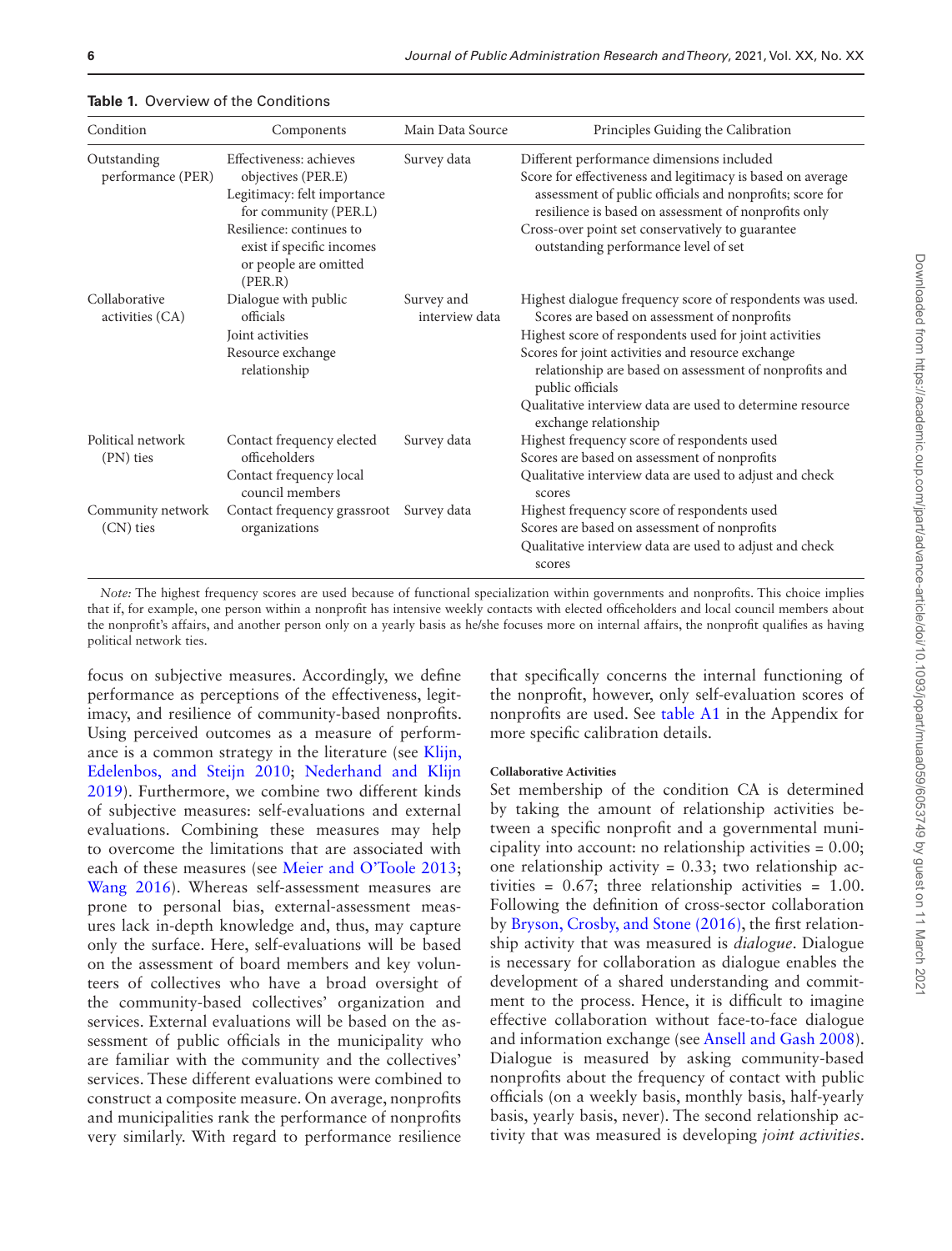| $1$ otho:                                      |
|------------------------------------------------|
| ا ممننیہ ا                                     |
| $101+101$<br>-<br>-<br>ِ<br>;<br>$\frac{2}{5}$ |
| ^<br>م<br>.<br>آ                               |

|                                  |                                            |                                                                            |                                                                                                                                                                                                                                                                                                                                                                                                                |                  | Inclusion Cuts       |         |                                                                                                                   |
|----------------------------------|--------------------------------------------|----------------------------------------------------------------------------|----------------------------------------------------------------------------------------------------------------------------------------------------------------------------------------------------------------------------------------------------------------------------------------------------------------------------------------------------------------------------------------------------------------|------------------|----------------------|---------|-------------------------------------------------------------------------------------------------------------------|
| Condition                        |                                            | Range                                                                      | Average                                                                                                                                                                                                                                                                                                                                                                                                        | 0.33             | 0.67                 | 1.00    | Set Membership                                                                                                    |
| Effective performance (PER.E)    |                                            | 1-5 (star raking system)                                                   | 3.9                                                                                                                                                                                                                                                                                                                                                                                                            | 2.51             | 4.00                 | 4.50    | high score of 4 stars to qualify as outstanding<br>Set membership if score exceeds the relatively<br>pertormance  |
| Legitimate performance (PER.L)   |                                            | 1-5 (star raking system)                                                   | 4.0                                                                                                                                                                                                                                                                                                                                                                                                            | 2.51             | 4.00                 | 4.50    | high score of 4 stars to qualify as outstanding<br>Set membership if score exceeds the relatively<br>performance  |
| Resilient performance (PER.R)    |                                            | 1-5 (star raking system)                                                   | 2.9                                                                                                                                                                                                                                                                                                                                                                                                            | 2.00             | 3.00                 | 4.00    | the medium score of 3 stars to qualify as<br>Set membership if score equals or exceeds<br>outstanding performance |
| activities (CA)<br>Collaborative | Contact frequency public<br>officials      | Weekly, monthly, once a half<br>year, yearly, never                        | $\begin{array}{c} \rule{0pt}{2ex} \rule{0pt}{2ex} \rule{0pt}{2ex} \rule{0pt}{2ex} \rule{0pt}{2ex} \rule{0pt}{2ex} \rule{0pt}{2ex} \rule{0pt}{2ex} \rule{0pt}{2ex} \rule{0pt}{2ex} \rule{0pt}{2ex} \rule{0pt}{2ex} \rule{0pt}{2ex} \rule{0pt}{2ex} \rule{0pt}{2ex} \rule{0pt}{2ex} \rule{0pt}{2ex} \rule{0pt}{2ex} \rule{0pt}{2ex} \rule{0pt}{2ex} \rule{0pt}{2ex} \rule{0pt}{2ex} \rule{0pt}{2ex} \rule{0pt}{$ | Once a half year | Monthly              | Weekly  | Set membership if contact is weekly or monthly                                                                    |
|                                  | Shared policy making                       | $1 - 5$ (totally disagree–totally<br>agree)                                | 3.2                                                                                                                                                                                                                                                                                                                                                                                                            | 2.01             | 3.01                 | 4.01    | Set membership if score exceeds the neutral<br>category score of 3                                                |
|                                  | Exchange of resources                      | Yes/No                                                                     |                                                                                                                                                                                                                                                                                                                                                                                                                |                  |                      |         | Set membership if score is yes                                                                                    |
| Political network<br>(PN) ties   | Contact frequency elected<br>officeholders | Weekly, monthly, once every<br>few months, once a half                     |                                                                                                                                                                                                                                                                                                                                                                                                                | Once a half year | Once a few<br>months | Monthly | monthly or once every few months (elected<br>Set membership if contact is weekly or                               |
|                                  | Contact frequency local<br>council members | Weekly, monthly, once a half<br>year, yearly, never<br>year, yearly, never |                                                                                                                                                                                                                                                                                                                                                                                                                | Once a half year | Monthly              | Weekly  | Set membership if contact is weekly or monthly<br>officeholders are typically busy people)                        |
| Community                        | Contact frequency                          | Weekly, monthly, once a half                                               |                                                                                                                                                                                                                                                                                                                                                                                                                | Once a half year | Monthly              | Weekly  | Set membership if contact is weekly or monthly                                                                    |
| network (CN)<br>ties             | community grassroot<br>organizations       | year, yearly, never                                                        |                                                                                                                                                                                                                                                                                                                                                                                                                |                  |                      |         |                                                                                                                   |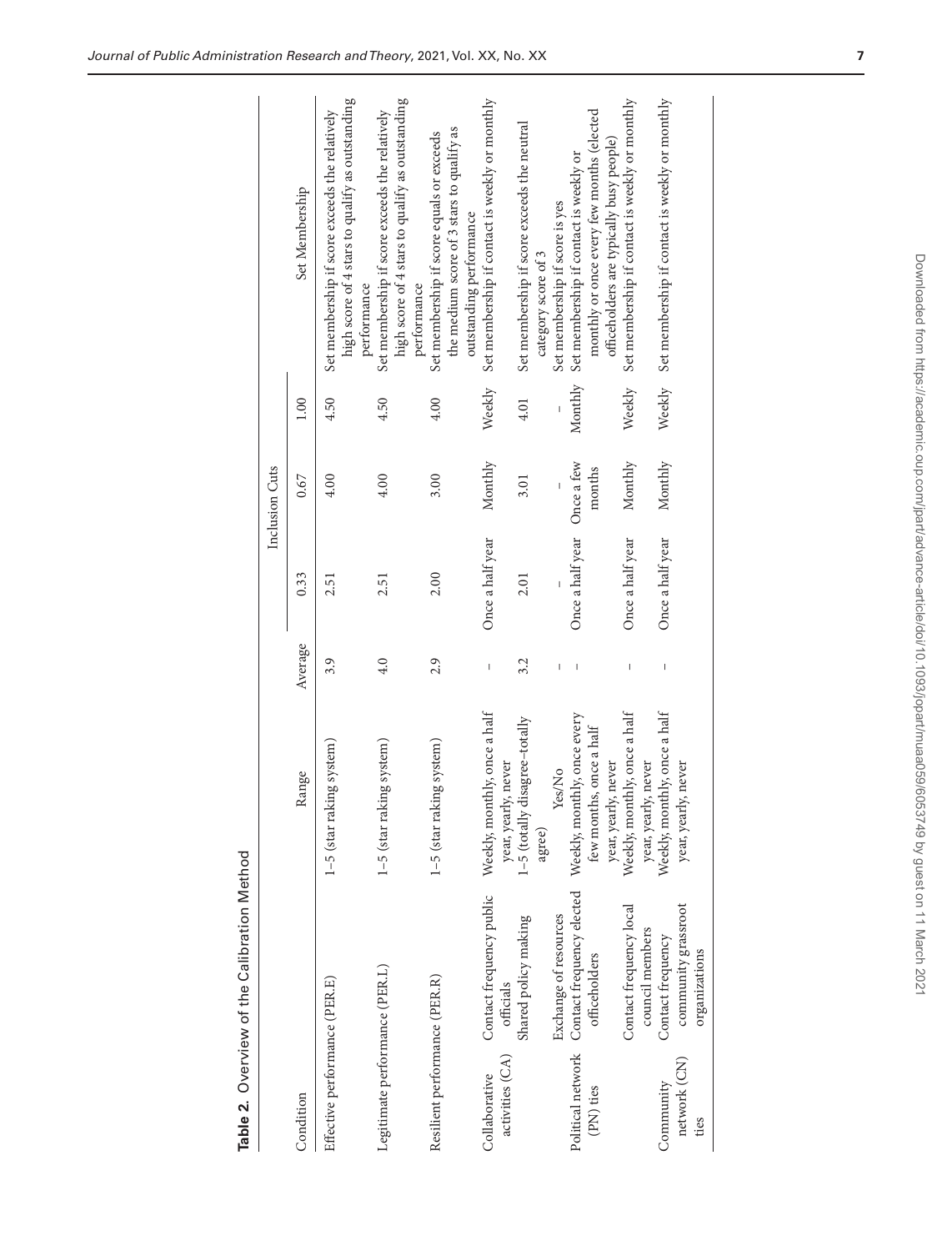|                               |      | Conditions |          |       | <b>Outstanding Performance</b> |          |
|-------------------------------|------|------------|----------|-------|--------------------------------|----------|
| Case                          | CA   | PN         | CN       | PER.E | PER.L                          | PER.R    |
| C <sub>1</sub> LA             | 0.67 |            | 0.67     | 0.33  | 0.67                           | 0.67     |
| C <sub>2</sub> PU             | 0.67 |            |          | 0.67  |                                | 0.67     |
| C3GE                          | 0.33 |            | $\Omega$ |       | 0.33                           |          |
| C <sub>4</sub> L <sub>E</sub> | 0.67 | 0.33       | 0.67     | 0.33  | 0.33                           | 0.33     |
| C <sub>5</sub> C <sub>A</sub> | 0.33 | 0          | 0.67     |       |                                | 0.33     |
| C6AU                          |      |            | 0.67     |       |                                |          |
| C7HE                          | 0.67 | 0.33       | 0.33     | 0.33  | 0.33                           | 0.33     |
| C8BR                          |      |            | 0.67     | 0.67  |                                | 0.67     |
| C9AM                          |      |            | 0.67     | 0.67  |                                | 0.67     |
| C10GR                         | 0.33 |            | 0.67     |       | 0.67                           | 0.67     |
| C11ZW                         | 0    | 0          | 0.33     | 0     | $\Omega$                       |          |
| C <sub>12</sub> RO            |      | 0.67       |          |       | 0.67                           | $\Omega$ |
| C <sub>13</sub> AM            |      |            | 0.67     | 0.33  |                                | 0.33     |
| C <sub>14</sub> UT            |      | 0          | 0.67     | 0.67  | 0.33                           | 1.00     |

**Table 3.** Raw Data Matrix

*Note:* CA, collaborative activities; PN, political network ties; CN, community network ties; PER-E, effective performance; PER-L, legitimate performance; PER-R, resilient performance.

Following the scholarship on co-production and co-creation, we define joint activities as being involved in a process of co-creating policies and policy objectives (see [Howlett, Kekez, and Poocharoen 2017\)](#page-17-17). It is this process, which facilitates and contributes to the alignment of different positions that is an inherent part of collaboration [\(Henry, Lubell, and McCoy 2011;](#page-17-36) [Huxham and Vangen 2005\)](#page-17-37). Hence, joint activity is rated by asking nonprofits whether they were actively involved in jointly drafting relevant municipal policies  $(1 =$  totally disagree,  $5 =$  totally agree). The third relationship activity is measured in the presence of a *resource exchange relationship*. Exchanging resources is a key element of cross-sector collaboration ([Klijn](#page-17-38)  [and Koppenjan 2016\)](#page-17-38). In this study, this relationship is measured by determining whether community services of the nonprofit are exchanged for financial government resources as laid down in a formal contract. Despite having a mixed revenue model, these nonprofits are either substantially or primarily funded through financial government resources. The presence of such an exchange relationship is indicated by 1.00, the absence of this relationship by 0.00. See [table A2](#page-12-0) in the Appendix for more specific calibration details.

#### **Political Network Ties**

Set membership of the condition PN ties is determined by taking the PN ties of community-based nonprofits into account: no PN ties =  $0.00$ ; little PN ties =  $0.33$ ; average PN ties =  $0.67$ ; PN ties =  $1.00$ . The PN of nonprofits was determined by asking nonprofits about the frequency of contact with elected officeholders and with local city council members (on a weekly basis, monthly basis, half-yearly basis, yearly basis, never). The contact frequency measure is used in numerous studies to measure networking behavior (see [Meier](#page-18-24) 

[and O'Toole 2005](#page-18-24) for an evaluation of its reliability and validity). The final set membership score is determined by translating qualitative frequency scores into set membership scores. See [table A3](#page-13-0) in the Appendix for more specific calibration details.

#### **Community Network Ties**

Although all community-based nonprofits provide services to and on behalf of the community and, as a result, have frequent contact with residents, some community-based nonprofits are more locally networked with other community organizations than others. Set membership of the condition CN ties was determined by taking the CN ties of nonprofits into account: no CN ties = 0.00; CN ties based on frequent contact with one actor = 0.33; CN ties based on frequent contact with two actors  $= 0.67$ ; CN ties based on frequent contact with three actors = 1.00. To determine set membership, nonprofits were asked about the frequency of contact with community grassroot organizations (on a weekly basis, monthly basis, half-yearly basis, yearly basis, never). The final set membership score was determined by translating qualitative frequency scores into set membership scores. See [table A4](#page-13-1) in the Appendix for more specific calibration details.

# **Results**

The results of the analyses are displayed in [table 4](#page-8-0) by depicting the solution terms for the performance dimensions: effectiveness, legitimacy, and resilience. The analysis shows three possible routes to perceived *performance effectiveness*. The first configuration consists of the combination of no collaboration and political network ties ( $\sim$ CA  $\times$  PN). It suggests that when nonprofits do not collaborate with government, a PN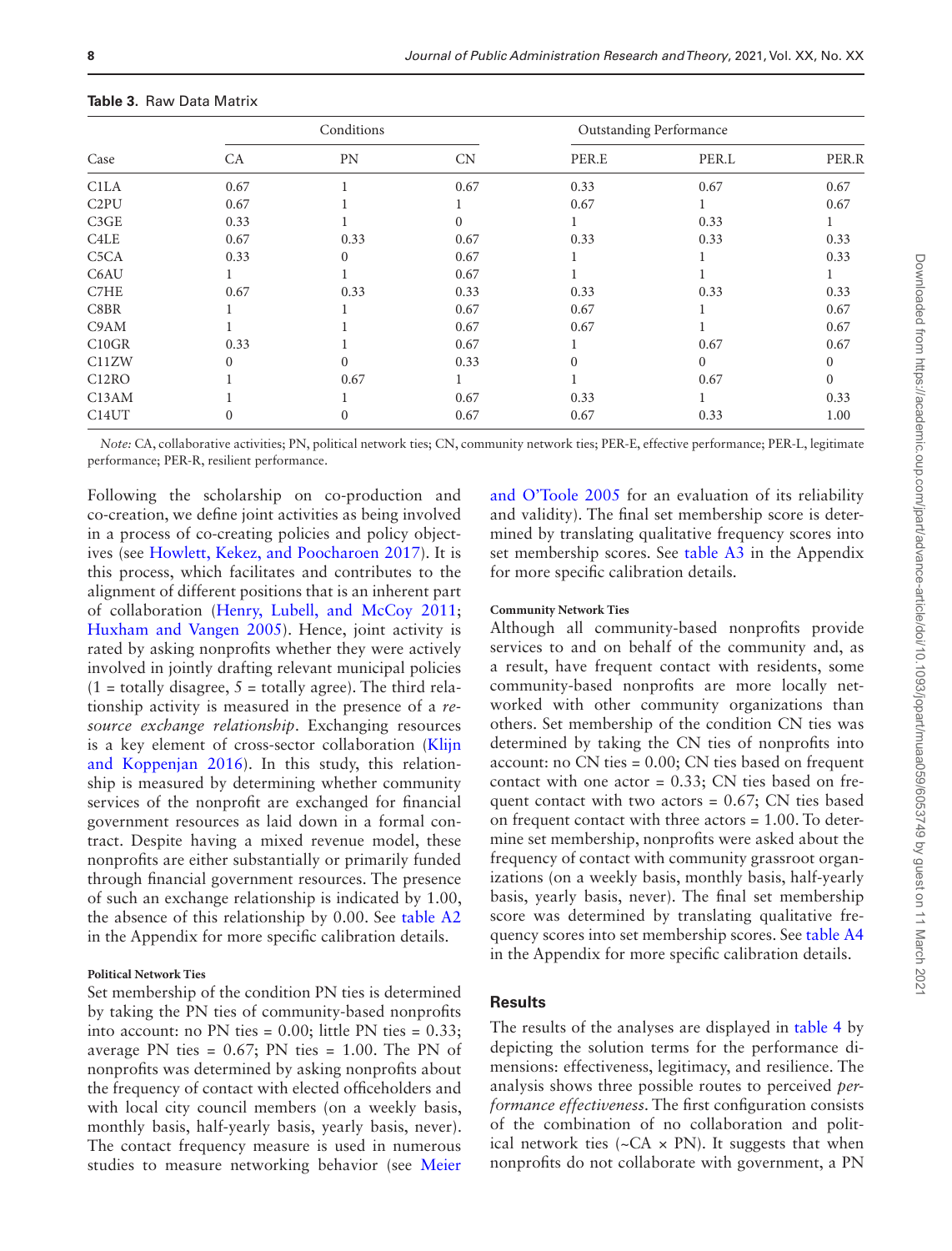|                      |                 | Performance Effectiveness |                | Performance Legitimacy   | Performance Resilience |
|----------------------|-----------------|---------------------------|----------------|--------------------------|------------------------|
|                      | Path 1          | Path 2                    | Path 3         | Path 1                   | Path 1                 |
| Configuration        | $-CA \times PN$ | $-CA \times CN$           | $PN \times CN$ | $PN \times CN$           | $-CA \times PN$        |
| Consistency          | 1.000           | 0.910                     | 0.894          | 1.000                    | 1.000                  |
| Raw coverage         | 0.296           | 0.357                     | 0.608          | 0.681                    | 0.347                  |
| Unique coverage      | 0.074           | 0.143                     | 0.395          | $\overline{\phantom{0}}$ |                        |
| Solution consistency | 0.846           |                           |                | 1.000                    | 1.000                  |
| <b>Solution PRI</b>  | 0.779           |                           |                | 1.000                    | 1.000                  |
| Solution coverage    | 0.817           |                           |                | 0.681                    | 0.347                  |

<span id="page-8-0"></span>**Table 4.** Sufficient Conditions for Outstanding Perceived Performance (Intermediate Solution)

*Note:* CA, collaborative activities; PN, political network ties; CN, community network ties. The third path (or term) of effective performance contains two cases (C1LA and C13AM) that qualify as true logical contradictions—one of these cases will be explained in the qualitative mechanisms section.

is sufficient to result in performance effectiveness. The second configuration ( $\sim$ CA  $\times$  CN) suggests that in case of no collaboration, CN ties are sufficient for performance effectiveness. The third configuration ( $PN \times CN$ ) is all about network ties, showing that PN and CN of the nonprofits also prove to be relevant conditions individually for explaining performance effectiveness. Likewise, the analysis shows that the combination of bridging political and bonding community network ties (PN × CN) is sufficient for perceived *performance legitimacy*. Finally, the analysis shows, based on our three involved conditions, one route to achieve perceived *performance resiliency*. The configuration consists of the combination of no collaboration and political network ties  $({\sim}CA \times PN)$ . It suggests that when nonprofits do not collaborate with government, a PN is sufficient for performance resilience.

#### Evaluating the Three Interpretations

*The first interpretation* expects that collaborating with government is crucial for perceived outstanding performance of community-based nonprofits. Accordingly, hypothesis 1 states that collaborating with government is a necessary condition for outstanding performance. This hypothesis is not supported. Engaging in CA with government is neither necessary nor sufficient, for achieving outstanding performance. *The second interpretation* states that collaboration with government should be avoided for perceived outstanding performance of community-based nonprofits. Likewise, hypothesis 2 states that the absence of collaboration is a necessary condition for outstanding performance. We, however, found that the absence of CA is neither necessary nor sufficient, for achieving outstanding performance. Hence, this hypothesis is not supported. *The third interpretation* considers that the effect of collaboration is contingent on its interplay with the PN and CN of community-based nonprofits. In line with this expectation, hypothesis 3 states—as an extension of the first interpretation—that engaging in CA with government when combined with PN ties or with CN ties is sufficient for perceived outstanding performance of nonprofits. This hypothesis is not supported. Hypothesis 4 states that the *absence* of CA in combination with PN or CN ties is sufficient for outstanding performance of nonprofits. This hypothesis, which is an extension of the second interpretation, is supported for performance effectiveness and resilience.

#### Qualitative Mechanisms

This study shows that the third perspective, which highlights the importance of PN and CN ties, is the most insightful explanation for the perceived performance of community-based nonprofits. We will illustrate the results by referring to six concrete cases. [Table 5](#page-9-0) depicts a key case for each specific solution path.

#### **Conclusion and Discussion**

Despite the fundamental theoretical debate on the relationship between government collaboration and the perceived performance of community-based nonprofits, to date, there has been little empirical research that systematically assesses the key assumptions underlying this debate. Responding to calls to blend multiple theoretical perspectives in studying government–nonprofit collaboration, this article demonstrates the potential of combining governance, nonprofit, and social capital literature to capture its complexity (see [Bryson, Crosby, and Stone 2016;](#page-17-7) [Cornforth, Hayes, and Vangen 2015](#page-17-6); [Gazley and Guo](#page-17-10)  [2020](#page-17-10)). This study contributes to the empirical evaluation of the importance of different components of the government–nonprofit relationship by testing three ideal-typical theoretical interpretations of the relationship: one based on the collaborative governance literature, one based on the nonprofit literature, and one based on the social capital literature.

This study demonstrates the pivotal role of the network ties of nonprofits in understanding the relationship between collaboration and perceived performance. There are multiple ways to achieve performance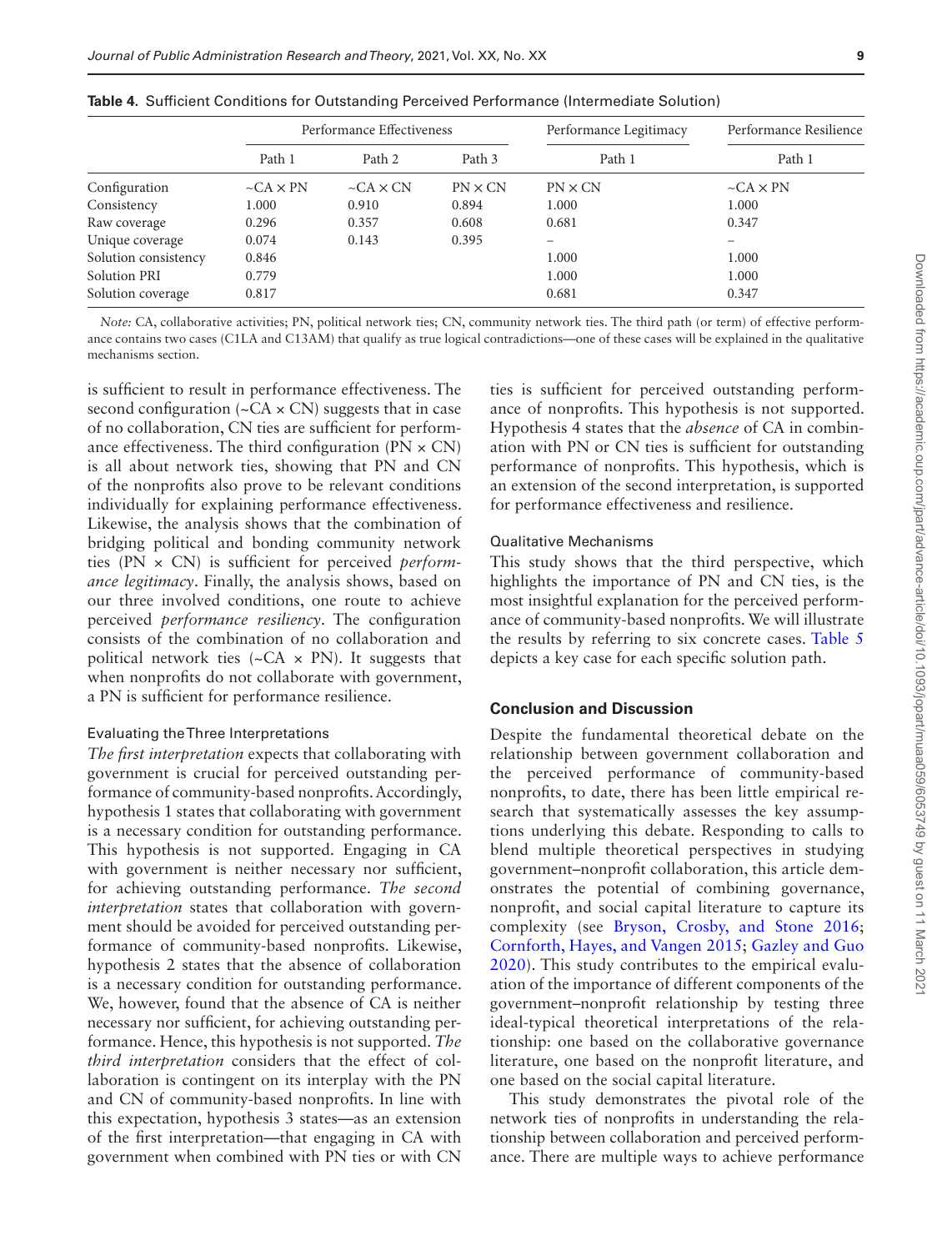<span id="page-9-0"></span>

|                           | Table 5. Qualitative Illustration of Results |       |              |                                                                                                                                                                                                                                                                                                                                                                                                                                                                                                                                                                                                                                                                                                              |
|---------------------------|----------------------------------------------|-------|--------------|--------------------------------------------------------------------------------------------------------------------------------------------------------------------------------------------------------------------------------------------------------------------------------------------------------------------------------------------------------------------------------------------------------------------------------------------------------------------------------------------------------------------------------------------------------------------------------------------------------------------------------------------------------------------------------------------------------------|
| Performance<br>Dimensions | Paths                                        | Case  | Type         | Qualitative Description                                                                                                                                                                                                                                                                                                                                                                                                                                                                                                                                                                                                                                                                                      |
| Effectiveness             | $\sim$ CA $\times$ PN                        | C3GE  | Typical      | experience, the initiators of the nonprofit believe it is more effective to directly approach elected representatives who<br>government to adjust local welfare policies. The nonprofit is politically very well connected. Based on their political<br>Providing autonomous care services that prevent people from turning to "checklist-oriented" government services is<br>the core vision of the typical case C3GE. To achieve effective performance, the community-based nonprofit needs<br>control most of the government's resources than indirectly negotiate with public officials. As a result, some public<br>officials feel passed over                                                          |
|                           | $-CA \times CN$                              | C14UT | Typical      | focusing too much on government contacts (which they describe as tiresome and too concerned with municipal policy<br>interests) would distract from the person-oriented core business of the nonprofit instead of improving it. Investing in<br>Some community-based nonprofits don't structurally need government resources to achieve their goals. In this typical<br>foster the exchange of personal resources, such as grocery shopping and helping with filling in tax forms. Hence,<br>case, the main goal of the nonprofit C14UT is to facilitate personal connections within the local community and<br>community ties is more important to achieving effective performance                          |
|                           | PN × CN                                      | C12RO | Typical      | relationships. This way of working allows them to be an agile and goal-oriented organization that draws its potential<br>for each other. They mainly work on a project basis for government and funds instead of having structural financial<br>Facilitating connections within the neighborhood is the main aim of the typical case C12RO. This community-based<br>nonprofit uses its vast community and political networks to contribute to a neighborhood in which residents care<br>from their local ties                                                                                                                                                                                                |
|                           |                                              | CILA  | Inconsistent | The contradictory case C1LA, see table 4, shows that political and community ties are not always sufficient for effective<br>performance. Despite the resources, the nonprofit gets from its network, the usage of their community care services<br>must improve. The nonprofit struggles to find volunteers who can give the organization new élan, a vision for the<br>future. Hence, this case demonstrates the importance of internal organizational capacity                                                                                                                                                                                                                                            |
| Legitimacy                | PN × CN                                      | C6AU  | Typical      | the process of building legitimacy, community and political connections reinforce each other. Strong local connections<br>reinforcing effect. The nonprofit also uses their political network to exert pressure on officials to keep them from strict<br>The main aim of typical case C6AU is providing care services to keep their village livable. This nonprofit shows that in<br>make the community-based nonprofit a legitimate partner for politicians to invest in. These investments enable the<br>nonprofit to build their position and services, which in turn further improves the community legitimacy: a self-<br>performance monitoring that endangers their autonomy and unique values        |
| Resilience                | $\mathop{\sim}{\rm CA}\times{\rm PN}$        | C10GR | Typical      | takes considerable time and energy at the expense of the core activities of providing care. Instead, the nonprofit uses its<br>political connections and experience to exert influence to rearrange pre-existing funding priorities to match its needs.<br>As a result, public officials, in this case, act cautiously and carefully when it comes to the community-based nonprofit<br>government subsidies. Although public officials are benevolent, the nonprofit wants to avoid close collaboration as it<br>To provide resilient care services for people with dementia and their relatives, this typical case C10GR needs structural<br>as they are being closely monitored by elected representatives |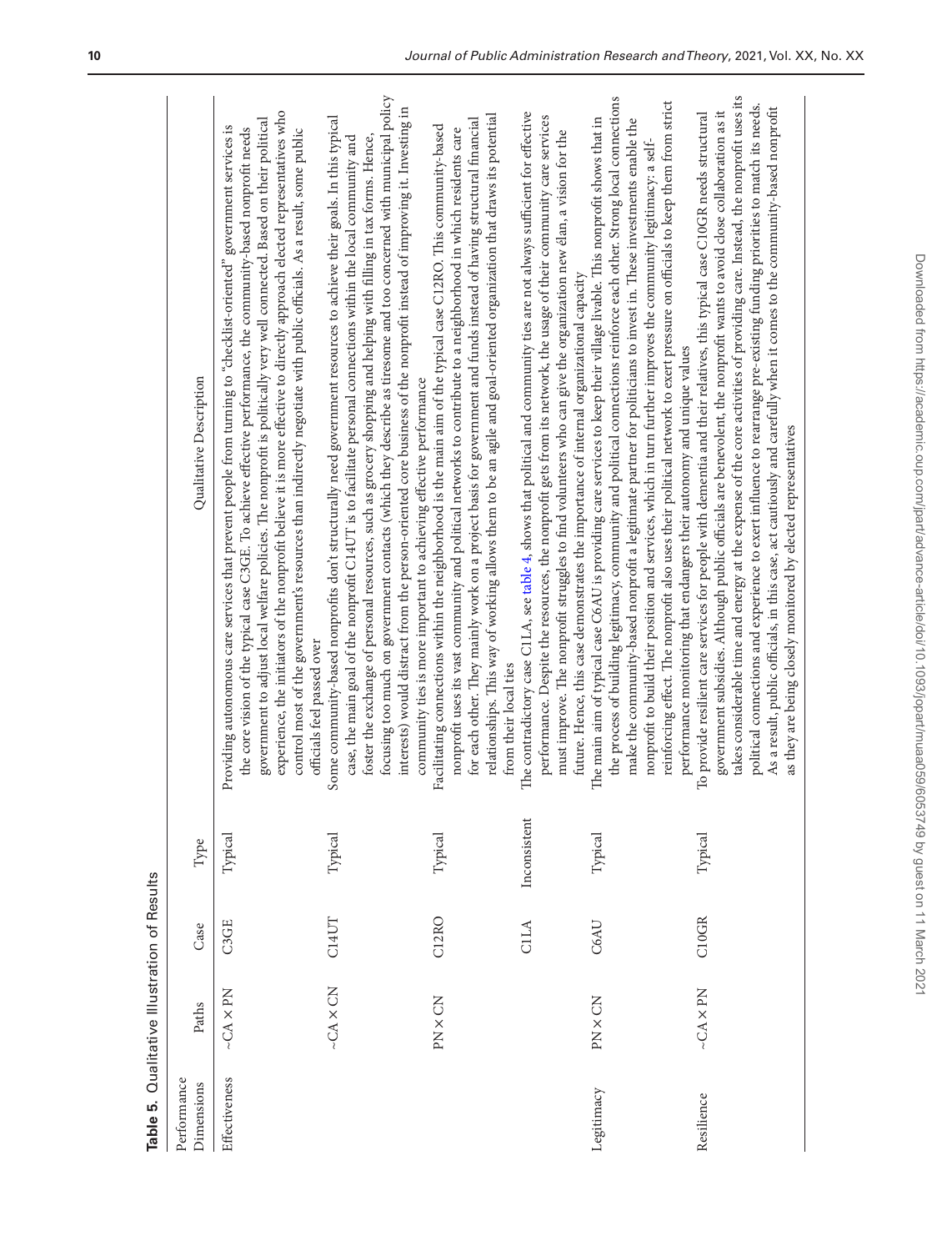effectiveness: via a community route, via a political route, or via a combination of the two. In the last route, in which both types of network ties are present, it does not matter whether or not the nonprofits collaborate with government. What it does depend on however is the specific type and scope of the nonprofits' goals to determine which route is most appropriate. Both types of ties (political and community) are also important for achieving performance legitimacy. Here, also, it does not matter whether or not the nonprofits collaborate with government. When it concerns performance resilience, there is one route that is sufficient: a political one. In sum, this study offers evidence that collaboration is not necessary or sufficient for perceived outstanding performance. Some routes, namely those leading to performance effectiveness and resiliency, even require nonprofits that are in possession of a political network (PN) or community network (CN) to avoid government collaborations. In these cases, the benefits generated by these collaborations do not off-set the costs of maintaining the collaboration. If the time-consuming nature and the costs associated with collaboration and forfeiting autonomy are not off-set by accessing additional resources, collaboration becomes a liability. It would be very interesting to see if these results also hold in future research endeavors that use other, more objective, ways to evaluate performance.

Several limitations apply to this study. The first limitation concerns the generalizability of the findings. As the community-based nonprofits in this study's sample are focused on a specific country, a specific sector (e.g., health and human services), and on a specific timeframe for their operations, future research could replicate the analysis to assess whether the results also hold for nonprofits that operate in different countries, different sectors, and that have, for example, been operating for decades (see [Gazley and Guo 2020;](#page-17-10) [Guo and Acar 2005;](#page-17-39) [Young 2000](#page-18-25)). Hence, generalization of this study's contributions should be treated with care. The second limitation concerns the way this study measures network ties. The measure used here, "contact frequency," does not fully capture the specific empirical nature and quality of the contacts. Is the contact, for instance, mainly digital or does it take place in person? Is the contact positively perceived on both sides? Future studies could take a wider array of communication modes into account to assess the types of bridging and bonding ties and how they constitute social capital (see [Provan et al. 2005](#page-18-12)). The third limitation concerns the relatively low coverage of performance resilience. The low coverage is in line with our expectations as the literature indicates that the performance resilience of community-based nonprofits can only be partly explained by network and collaborative conditions. Conditions such as organizational capacity, leadership, and local policy context are also very important in this respect (see [Nederhand et al. 2016](#page-18-5)). As these

conditions were neglected in this study, future research could contribute to gaining a fuller understanding of performance resilience.

Despite the limited scope of this study's empirical data, we believe this article can serve as a stepping stone for further scholarship seeking to uncover the potentials and pitfalls of collaboration and, most importantly, under which conditions collaborations thrive (see [Bryson, Crosby, and Stone 2016](#page-17-7); [Douglas](#page-17-40)  [et al. 2020;](#page-17-40) [Hall and Battaglio 2018\)](#page-17-41). By using an innovative set-theoretical approach, this article empirically shows that to fully understand and explain the relationship between collaboration and perceived performance, the type of the nonprofits' goals and their network ties should be considered. These settheoretical findings are a first important contribution to the rapidly growing field of nonprofit collaboration research in understanding and explaining the effectiveness of government–nonprofit collaboration ([Cornforth, Hayes, and Vangen 2015;](#page-17-6) [Gazley and Guo](#page-17-10)  [2020;](#page-17-10) [Stone and Sandfort 2009](#page-18-3)). Furthermore, this study demonstrates the importance of the PN ties of community-based nonprofits in achieving performance legitimacy and resiliency. To date, the role of PN ties in contextualizing the nonprofit–government relationship and its performance has been virtually ignored. This is surprising as dynamics in the political environment can strongly affect nonprofit–government collaborations [\(Bryson, Crosby, and Stone 2016;](#page-17-7) [Stone and Sandfort 2009](#page-18-3)). These collaborations often imply decisions about deploying or redeploying significant amounts of resources, which is a strongly politicized process ([Nielsen and Baekgaard 2015](#page-18-26); [Perry and](#page-18-27)  [Rainey 1988\)](#page-18-27). This study, therefore, lends support to the view that studying collaboration mainly as a managerial challenge, in isolation from political processes, misses the mark [\(Huxham and Vangen 2005;](#page-17-37) [O'Toole](#page-18-28)  [and Meier 2004](#page-18-28)). By focusing attention on the political aspect of government–nonprofit collaboration, this article provides important new insights for enriching and deepening our knowledge on collaboration processes.

# **Funding**

This work was supported by the Nederlandse Organisatie voor Wetenschappelijk Onderzoek (grant number 409-14-014) and cofinanced by de Nederlandse School voor Openbaar Bestuur, Deltares, Rebel Group, Resetmanagement, Twynstra Gudde, and Rijkswaterstaat. It has been written as a result of the research project "Governance for smartening public–private partnership."

#### **Data Availability Statement**

The data underlying this article are available in the article and its supplementary material.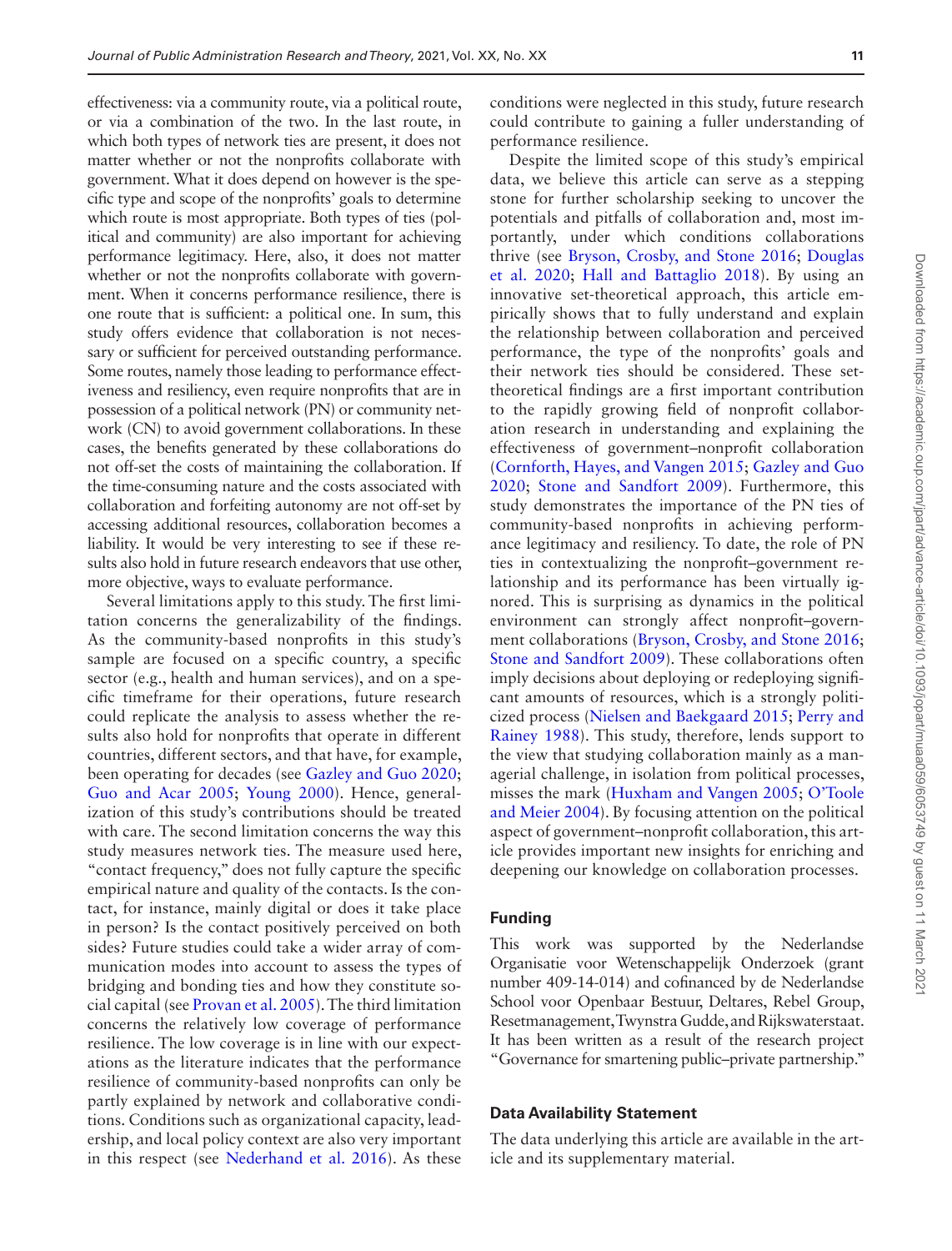# **Appendix A**

|                               |                    | Effectiveness (PER.E) |      |              |                    | Legitimacy (PER.L)  |      |              | Resilience<br>(PER.R) |              |
|-------------------------------|--------------------|-----------------------|------|--------------|--------------------|---------------------|------|--------------|-----------------------|--------------|
| Case                          | Score<br>nonprofit | Score<br>government   | Av.  | Total        | Score<br>nonprofit | Score<br>government | Av.  | Total        | Score<br>nonprofit    | Total        |
| C <sub>1</sub> LA             | 3.50               | 3.00                  | 3.25 | 0.33         | 4.00               | 4.00                | 4.00 | 0.67         | 3.00                  | 0.67         |
| C <sub>2</sub> PU             | 4.00               | 4.00                  | 4.00 | 0.67         | 5.00               | 4.50                | 4.75 | 1            | 3.00                  | 0.67         |
| C3GE                          | 5.00               | 4.00                  | 4.50 | $\mathbf{1}$ | 4.00               | 3.00                | 3.50 | 0.33         | 5.00                  | $\mathbf{1}$ |
| C <sub>4</sub> L <sub>E</sub> | 2.50               | 4.00                  | 3.25 | 0.33         | 3.50               | 3.00                | 3.25 | 0.33         | 2.50                  | 0.33         |
| C <sub>5</sub> C <sub>A</sub> | 5.00               | 5.00                  | 5.00 | 1            | 5.00               | 5.00                | 5.00 | 1            | 2.00                  | 0.33         |
| C6AU                          | 5.00               | 5.00                  | 5.00 | $\mathbf{1}$ | 5.00               | 5.00                | 5.00 | $\mathbf{1}$ | 5.00                  | $\mathbf{1}$ |
| C7HE                          | 3.00               | 4.00                  | 3.50 | 0.33         | 4.00               | 3.00                | 3.50 | 0.33         | 2.00                  | 0.33         |
| C8BR                          | 4.50               | 4.00                  | 4.25 | 0.67         | 4.50               | 5.00                | 4.75 | 1            | 3.00                  | 0.67         |
| C9AM                          | 3.00               | 4.50                  | 3.75 | 0.33         | 5.00               | 4.50                | 4.75 | 1            | 3.00                  | 0.67         |
| C10GR                         | 5.00               | 4.00                  | 4.50 | 1            | 4.00               | 4.00                | 4.00 | 0.67         | 3.00                  | 0.67         |
| C11ZW                         | 1.00               | 1.00                  | 1.00 | $\Omega$     | 2.00               | 1.00                | 1.50 | $\Omega$     | 1.00                  | $\mathbf{0}$ |
| C <sub>12</sub> RO            | 4.00               | 5.00                  | 4.50 | $\mathbf{1}$ | 3.50               | 5.00                | 4.25 | 0.67         | 1.50                  | $\mathbf{0}$ |
| C13AM                         | 4.00               | 4.33                  | 4.17 | 0.67         | 5.00               | 4.00                | 4.50 | $\mathbf{1}$ | 2.00                  | 0.33         |
| C <sub>14</sub> UT            | 4.00               | 4.00                  | 4.00 | 0.67         | 4.00               | $3.00*$             | 3.50 | 0.33         | 4.00                  | 1.00         |

<span id="page-11-0"></span>**Table A1.** Calibration of Perceived Outstanding Performance

*Note I:* Performance dimensions are rated by respondents with 1–5 stars (1 star = bad performance, 5 stars = outstanding performance). When respondents within government or nonprofits scored specific performance dimensions differently, the average score is calculated. Based on in-depth knowledge of the cases the following thresholds were set for set membership of the set performance effectiveness and legitimacy: Score of 2.50 or lower = 0.00; between 2.51–3.99 = 0.33; between 4.00–4:49 = 0.67; score of 4.50 or higher = 1.00. Based on in-depth knowledge on the cases the following thresholds were set for set membership of the set performance resilience: Score of 1.99 or lower = 0.00; between 2.00–2.99 = 0.33; between 3:00–3:99 = 0.67; score of 4.00 or higher = 1.00.

*Note II:* For the case C14UT the public official could not answer the questions about legitimacy (due to a self-indicated lack of insight), therefore the middle score of 3 is used for this dimension based on qualitative interview data, marked by the \* sign.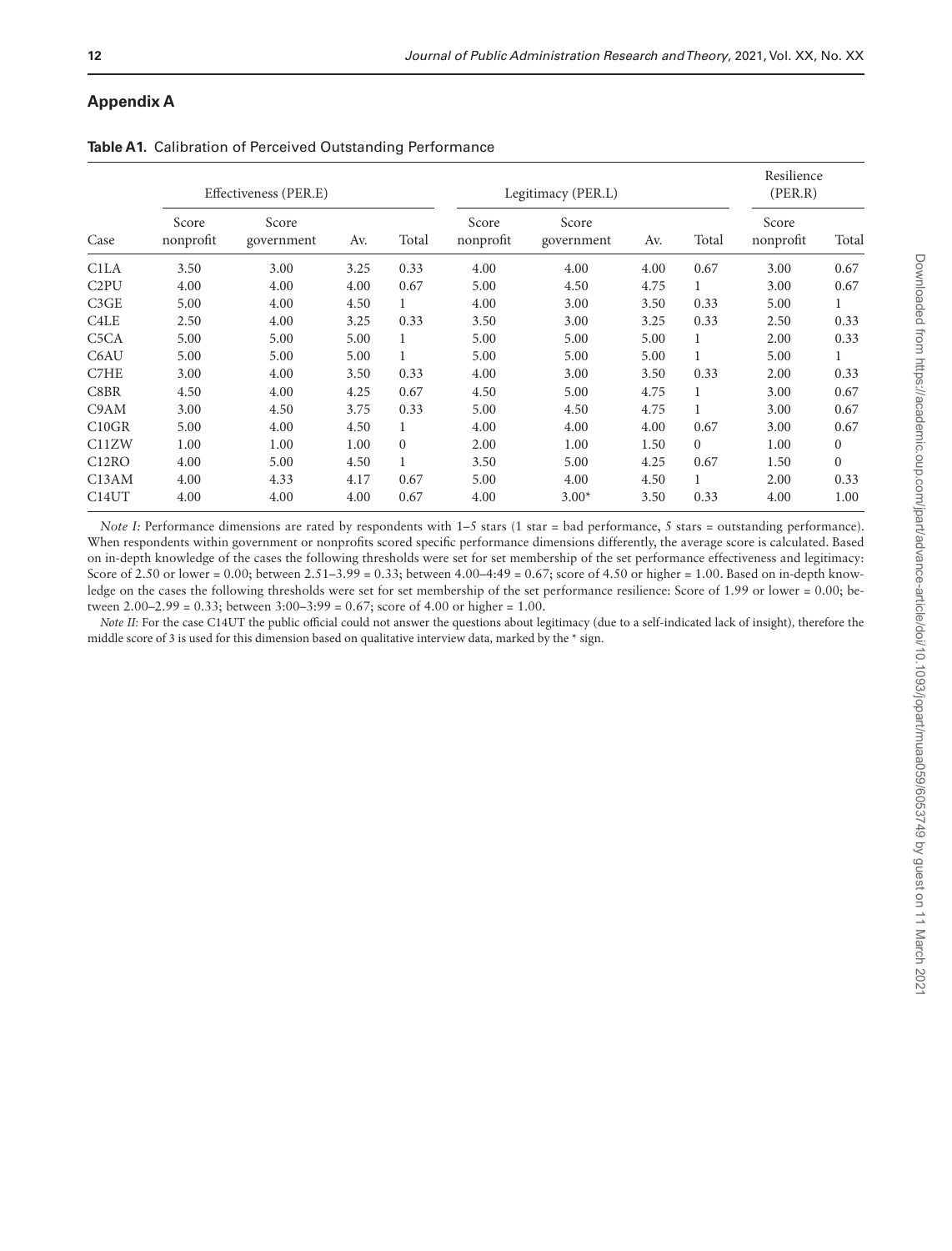|                               |       | Dialogue  |                    | Joint Activities    |           |           |       | Resource<br>Exchange<br>Relationship |              | Total       |
|-------------------------------|-------|-----------|--------------------|---------------------|-----------|-----------|-------|--------------------------------------|--------------|-------------|
| Case                          | Score | Set Score | Score<br>Nonprofit | Score<br>Government | Total Av. | Set Score | Score | Set Score                            | Total        | Final Score |
| C <sub>1</sub> LA             | 2.00  | 0.67      | 2.00               | 4.00                | 3.00      | 0.33      | Yes   | 1.00                                 | 2            | 0.67        |
| C <sub>2</sub> PU             | 1.00  | 1.00      | 5.00               | 4.00                | 4.50      | 1.00      | No    | 0.00                                 | 2            | 0.67        |
| C3GE                          | 2.00  | 0.67      | 1.00               | 2.00                | 1.50      | 0.00      | No    | 0.00                                 |              | 0.33        |
| C4LE                          | 2.00  | 0.67      | 4.00               | 4.00                | 4.00      | 0.67      | No    | 0.00                                 | 2            | 0.67        |
| C <sub>5</sub> C <sub>A</sub> | 3.00  | 0.33      | 4.00               | 1.00                | 2.50      | 0.33      | Yes   | 1.00                                 | 1            | 0.33        |
| C6AU                          | 2.00  | 0.67      | 5.00               | 4.00                | 4.50      | 1.00      | Yes   | 1.00                                 | 3            | 1.00        |
| C7HE                          | 2.00  | 0.67      | 1.00               | 3.00                | 2.00      | 0.00      | Yes   | 1.00                                 | 2            | 0.67        |
| C8BR                          | 1.00  | 1.00      | 5.00               | 5.00                | 5.00      | 1.00      | Yes   | 1.00                                 | 3            | 1.00        |
| C9AM                          | 1.00  | 1.00      | 4.00               | 3.00                | 3.50      | 0.67      | Yes   | 1.00                                 | 3            | 1.00        |
| C10GR                         | 3.00  | 0.33      | 1.00               | 4.00                | 2.50      | 0.33      | Yes   | 1.00                                 | 1            | 0.33        |
| C11ZW                         | 3.00  | 0.33      | 1.00               | 2.00                | 1.50      | 0.00      | No    | 0.00                                 | $\Omega$     | 0.00        |
| C <sub>12</sub> RO            | 1.00  | 1.00      | 5.00               | 3.00                | 4.00      | 0.67      | Yes   | 1.00                                 | 3            | 1.00        |
| C13AM                         | 1.00  | 1.00      | 5.00               | 5.00                | 5.00      | 1.00      | Yes   | 1.00                                 | 3            | 1.00        |
| C <sub>14</sub> UT            | 3.00  | 0.33      | 1.00               | 1.00                | 1.00      | 0.00      | No    | 0.00                                 | $\mathbf{0}$ | 0.00        |
| Total                         |       |           | 44.00              | 45.00               |           |           |       |                                      |              |             |

<span id="page-12-0"></span>**Table A2.** Calibration of Government–Nonprofit Collaborative Activities (CA)

*Note I*: Dialogue is measured by the frequency score of contact between nonprofits and public officials: 1 = weekly contact (fuzzy score = 1); 2 = monthly contact (fuzzy score =  $0.67$ ); 3 = once a half year contact (fuzzy score =  $0.33$ ); 4 = once a year contact (fuzzy score =  $0.33$ );  $5$  = never contact (fuzzy score = 0.00). When respondents within nonprofits scored the frequency of contact differently, the highest score was used.

*Note II:* Joint activities refer to being involved in a process of co-creating policies and policy objectives rated by answering the following question on a 5-point scale: "We as nonprofit are actively involved in drafting relevant municipal policies"  $(1 =$  totally disagree,  $5 =$  totally agree). When respondents within nonprofits or government scored shared decision-making differently, the highest score was used. Based on in-depth knowledge of the cases, the following thresholds were set for shared decision-making: between 1.00–2.00 = 0.00; between 2.01–3.00 = 0.33; between 3.01–4.00 = 0.67; between  $4.01 - 5.00 = 1.00$ .

*Note III:* Resource exchange relationship: the presence of contractual financial exchange relationship is indicated with 1.00, the absence of this relationship with 0.00.

*Note IV:* Fuzzy set score collaborative activities (CA) is determined as follows: no relationship activities = 0.00; one relationship activity = 0.33; two relationship activities =  $0.67$ ; three relationship activities =  $1.00$ .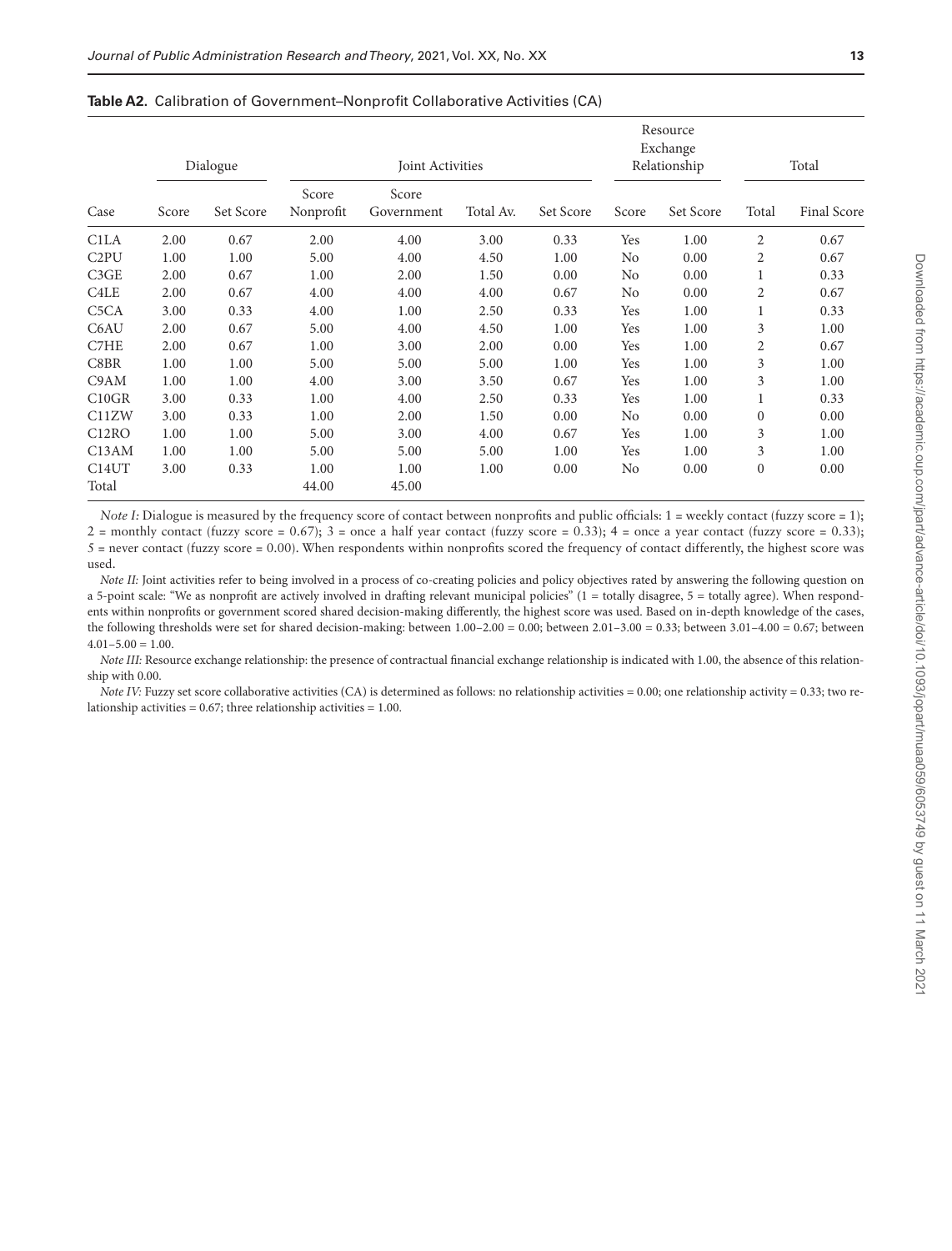|                               |         | Contact Frequency Elected<br>Officeholders |         | Contact Frequency Local<br><b>Council Members</b> |                | Total              |
|-------------------------------|---------|--------------------------------------------|---------|---------------------------------------------------|----------------|--------------------|
| Case                          | Score   | Set Score                                  | Score   | Set Score                                         | Total          | <b>Final Score</b> |
| C <sub>1</sub> LA             | 2.00    | 1.00                                       | 2.00    | 1.00                                              | $\overline{c}$ | 1.00               |
| C <sub>2</sub> PU             | 1.00    | 1.00                                       | 2.00    | 1.00                                              | 2              | 1.00               |
| C3GE                          | 2.50    | 0.67                                       | 1.00    | 1.00                                              | 2              | 1.00               |
| C <sub>4</sub> L <sub>E</sub> | 2.50    | 0.67                                       | 3.00    | 0.33                                              |                | 0.33               |
| C <sub>5</sub> C <sub>A</sub> | 3.00    | 0.33                                       | 3.00    | 0.33                                              | $\theta$       | 0.00               |
| C6AU                          | 2.00    | 1.00                                       | $2.00*$ | 1.00                                              | 2              | 1.00               |
| C7HE                          | 5.00    | 0.00                                       | 2.00    | 1.00                                              |                | 0.33               |
| C8BR                          | 2.00    | 1.00                                       | 2.00    | 1.00                                              | 2              | 1.00               |
| C9AM                          | 2.00    | 1.00                                       | 2.00    | 1.00                                              | 2              | 1.00               |
| C10GR                         | $2.50*$ | 0.67                                       | 2.00    | 1.00                                              | 2              | 1.00               |
| C11ZW                         | 5.00    | 0.00                                       | 5.00    | 0.00                                              | $\Omega$       | 0.00               |
| C12RO                         | 3.00    | 0.33                                       | 1.00    | 1.00                                              |                | 0.67               |
| C13AM                         | 2.00    | 1.00                                       | 2.00    | 1.00                                              | 2              | 1.00               |
| C <sub>14</sub> UT            | 5.00    | 0.00                                       | 3.00    | 0.33                                              | $\mathbf{0}$   | 0.00               |
| Total                         | 39.50   |                                            | 32.00   |                                                   |                |                    |

<span id="page-13-0"></span>

| Table A3. Calibration of Political Network (PN) Ties |  |
|------------------------------------------------------|--|
|------------------------------------------------------|--|

*Note I:* Frequency score of contact between nonprofits and elected officeholders and local council members: 1 = weekly contact (fuzzy score = 1); 2 = monthly contact (fuzzy score = 1.00); 2.50 = once a few months (added on the request of respondents, fuzzy score = 0.67);  $3 =$  once a half year contact (fuzzy score = 0.33);  $4 =$  once a year contact (fuzzy score = 0.33);  $5 =$  never contact (fuzzy score = 0.00). When respondents scored the frequency of contact differently the highest score was used.

*Note II:* Fuzzy set score of Political Network Ties (PN) is determined as follows: Membership in both sets = 1; no membership in both sets = 0.00. If a case is member of only one set, compute the frequency scores, if the computed score exceeds the cross-over value of 5 than = 0.33 (C4LE and C7HE); if the computed score falls below 5 than = 0.67 (C12RO).

*Note III:* For the C10GR case, the score is adjusted one point lower on the basis of qualitative interview data, marked by the \* sign.

*Note IV*: For the C6AU case, the score is adjusted one point lower on the basis of qualitative interview data, marked by the \* sign.

|                               | <b>Contact Frequency Community</b><br>Grassroot Organizations | Total          |
|-------------------------------|---------------------------------------------------------------|----------------|
| Case                          | Score                                                         | Final<br>Score |
| C1LA                          | 2.00                                                          | 0.67           |
| C <sub>2</sub> PU             | 1.00                                                          | 1.00           |
| C3GE                          | 4.00                                                          | 0.00           |
| C <sub>4</sub> L <sub>E</sub> | 2.00                                                          | 0.67           |
| C <sub>5</sub> CA             | 2.00                                                          | 0.67           |
| C6AU                          | 2.00                                                          | 0.67           |
| C7HE                          | 3.00                                                          | 0.33           |
| C8BR                          | 2.00                                                          | 0.67           |
| C9AM                          | 2.00                                                          | 0.67           |
| C10GR                         | 2.00                                                          | 0.67           |
| C11ZW                         | 3.00                                                          | 0.33           |
| C <sub>12</sub> RO            | 1.00                                                          | 1.00           |
| C13AM                         | 2.00                                                          | 0.67           |
| C14UT                         | 2.00                                                          | 0.67           |

#### <span id="page-13-1"></span>**Table A4.** Calibration of Community Network (CN) Ties

*Note:* Frequency score of contact between nonprofits and community grassroot organizations: 1 = weekly contact (fuzzy score = 1);  $2 =$  monthly contact (fuzzy score = 0.67);  $3 =$  once a half year contact (fuzzy score =  $0.33$ ); 4 = once a year contact (fuzzy score =  $0.00$ );  $5$  = never contact (fuzzy score = 0.00). When respondents scored the frequency of contact differently, the highest score was used.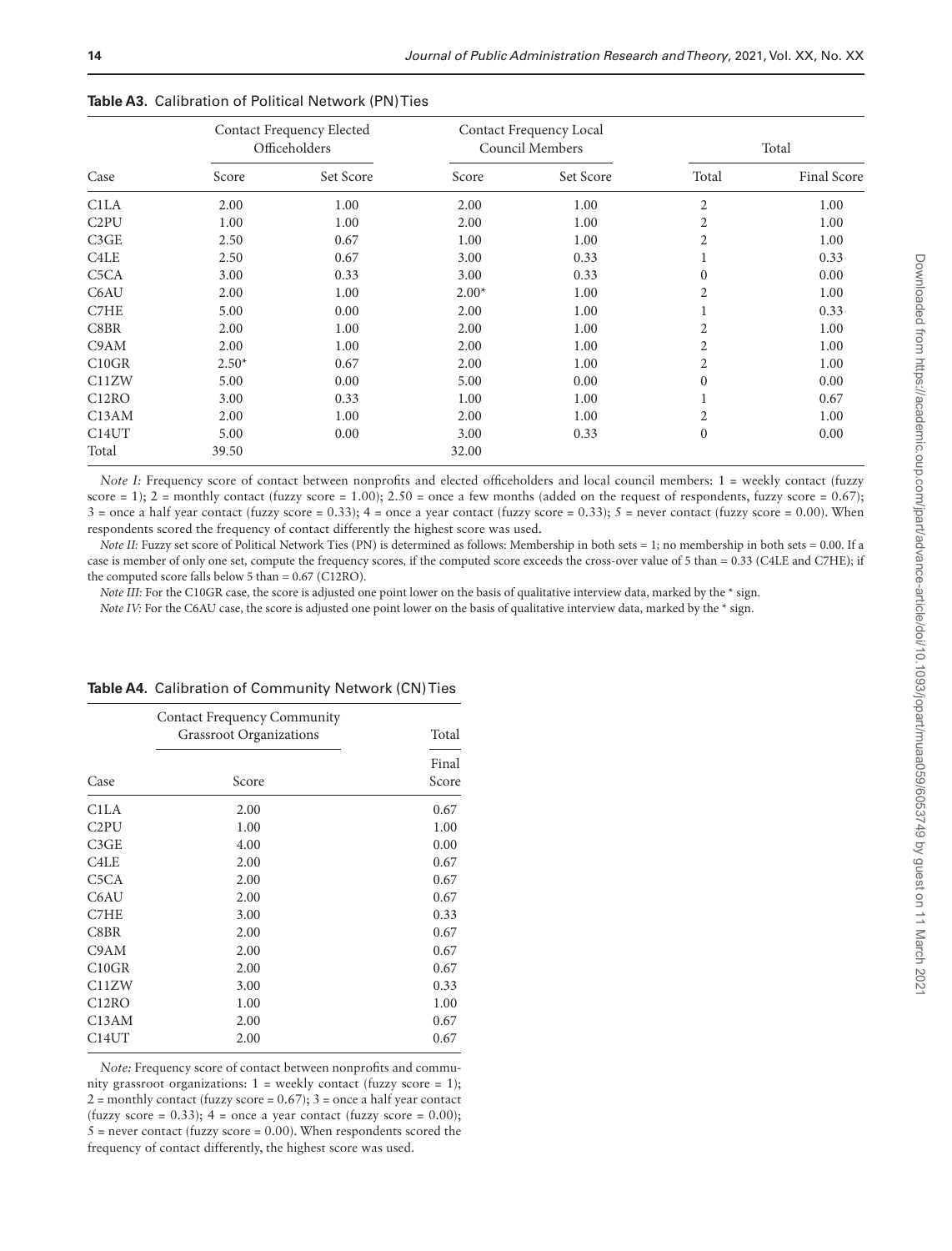# **Appendix B**

| Row Number     | CA       | <b>PN</b>    | <b>CN</b> | Outcome  | N        | Incl.                    | PRI   | Cases                                             |
|----------------|----------|--------------|-----------|----------|----------|--------------------------|-------|---------------------------------------------------|
| 3              | $\Omega$ |              | $\Omega$  |          |          | 1.000                    | 1.000 | C3GE                                              |
| $\overline{4}$ | 0        |              |           |          |          | 1.000                    | 1.000 | C10GR                                             |
| 8              |          |              |           |          |          | 0.880                    | 0.798 | C1LA, C2PU, C6AU, C8BR, C9AM, C12RO, C13AM        |
| 2              | 0        | $\mathbf{0}$ |           |          | 2        | 0.858                    | 0.754 | C <sub>5</sub> CA, C <sub>14</sub> U <sub>T</sub> |
| 6              |          | $\theta$     |           | 0        |          | 0.795                    | 0.660 | C4LE                                              |
| 5              |          | $\Omega$     | $\left($  | $\Omega$ |          | 0.744                    | 0.493 | C7HE                                              |
|                | $\Omega$ | $\Omega$     | $\left($  | 0        |          | 0.663                    | 0.330 | C11ZW                                             |
|                |          |              | $\Omega$  |          | $\Omega$ | $\overline{\phantom{0}}$ |       |                                                   |

**Table B1.** Truth Table for Effective Performance

**Table B2.** Truth Table for Legitimate Performance

| Row            |          |              |          |          |                | Raw         |       |                                               |
|----------------|----------|--------------|----------|----------|----------------|-------------|-------|-----------------------------------------------|
| Number         | СA       | PN           | CN       | Outcome  | $\overline{N}$ | Consistency | PRI   | Cases                                         |
| 8              |          |              |          |          |                | 1.000       | 1.000 | C1LA, C2PU, C6AU, C8BR,<br>C9AM, C12RO, C13AM |
| $\overline{4}$ | $\Omega$ |              |          |          |                | 1.000       | 1.000 | C10GR                                         |
| 3              | $\Omega$ |              | $\Omega$ | $\Omega$ |                | 0.829       | 0.000 | C3GE                                          |
| 6              |          | $\mathbf{0}$ |          | $\Omega$ |                | 0.795       | 0.493 | C <sub>4</sub> LE                             |
| 5              |          | $\Omega$     | $\Omega$ | $\Omega$ |                | 0.744       | 0.493 | C7HE                                          |
| 2              | $\Omega$ | $\Omega$     |          | $\Omega$ | 2              | 0.712       | 0.500 | C5CA, C14UT                                   |
|                | $\Omega$ | $\Omega$     | $\Omega$ | $\Omega$ |                | 0.663       | 0.330 | C11ZW                                         |
|                |          |              | $\Omega$ |          | $\theta$       | -           |       |                                               |

**Table B3.** Truth Table for Resilient Performance

| Row Number | CA | <b>PN</b> | <b>CN</b> | Outcome  | N | Incl. | PRI   | Cases                                      |
|------------|----|-----------|-----------|----------|---|-------|-------|--------------------------------------------|
| 3          |    |           | $\Omega$  |          |   | 1.000 | 1.000 | C3GE                                       |
| 4          | 0  |           |           |          |   | 1.000 | 1.000 | C10GR                                      |
| 8          |    |           |           | $\Omega$ |   | 0.822 | 0.668 | C1LA, C2PU, C6AU, C8BR, C9AM, C12RO, C13AM |
| 5          |    | 0         | $\left($  | $\Omega$ |   | 0.744 | 0.000 | C7HE                                       |
| 2          | 0  | 0         |           | $\Omega$ | 2 | 0.712 | 0.500 | C <sub>5</sub> CA, C <sub>14</sub> UT      |
|            | 0  | 0         | $\left($  | $\Omega$ |   | 0.663 | 0.330 | C11ZW                                      |
| 6          |    |           |           | $\Omega$ |   | 0.596 | 0.000 | C4LE                                       |
| 7          |    |           | $\Omega$  |          |   |       |       |                                            |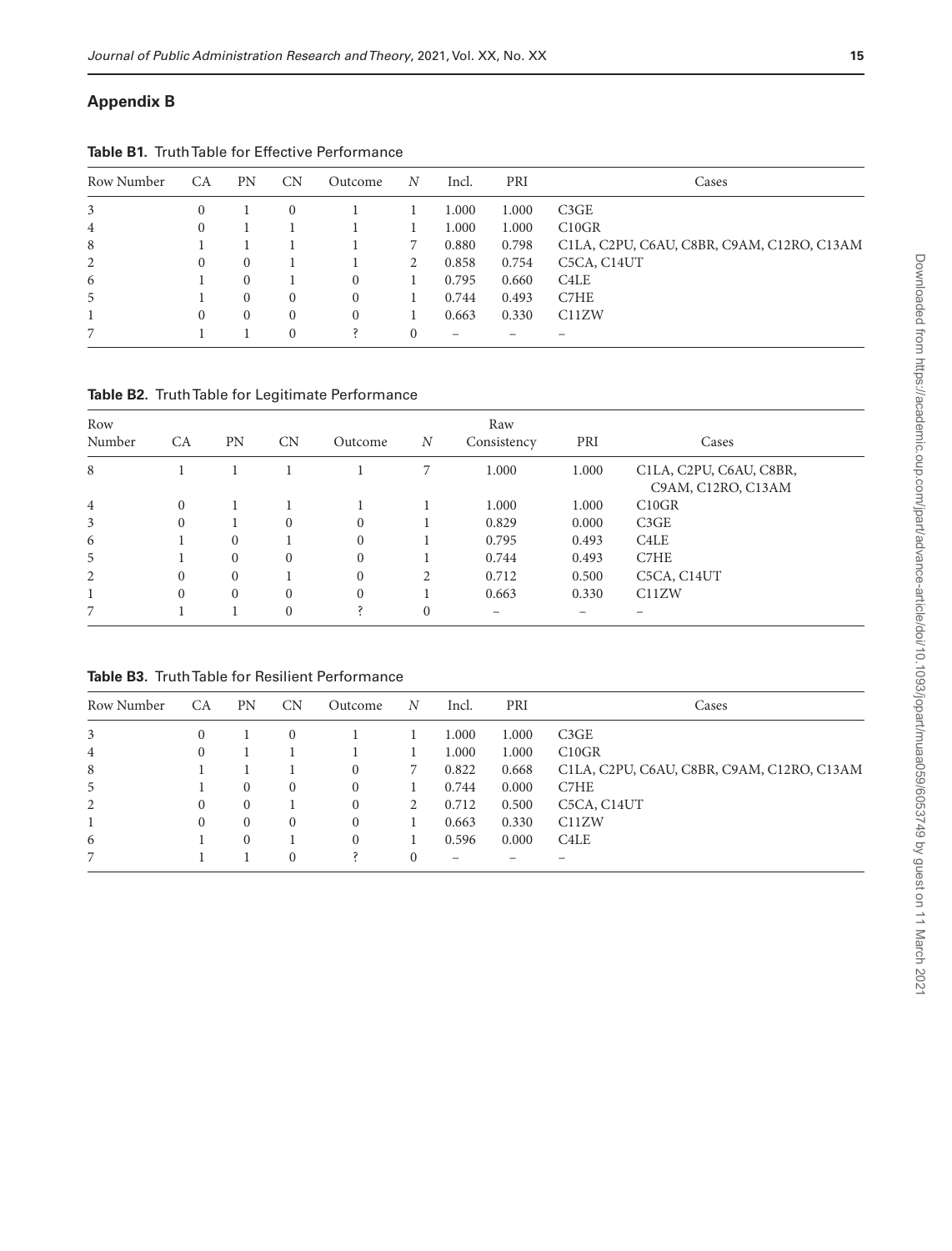# **Appendix C**

# **Effective Performance PER.E**

No necessary conditions were found for Effective Performance that meet criteria consistency threshold 0.90, coverage threshold 0.60, Relevance of Necessity (RoN) threshold 0.55.

## **Table C1.** Conservative Solution for Effective Performance

|                      | Path 1                | Path 2          | Path 3         |  |
|----------------------|-----------------------|-----------------|----------------|--|
| Configurations       | $\neg$ CA $\times$ PN | $-CA \times CN$ | $PN \times CN$ |  |
| Consistency          | 1.000                 | 0.910           | 0.841          |  |
| <b>PRI</b>           | 1.000                 | 0.836           | 0.750          |  |
| Raw coverage         | 0.296                 | 0.370           | 0.593          |  |
| Unique coverage      | 0.074                 | 0.149           | 0.372          |  |
| Solution consistency | 0.846                 |                 |                |  |
| Solution coverage    | 0.817                 |                 |                |  |
|                      |                       |                 |                |  |

*Note I:* Inclusion cut 0.85.

*Note II:* The third path contains two cases that qualify as true logical contradictions.

# **Table C2.** Parsimonious Solution for Effective Performance

|                      | Model 1 |                       |  |
|----------------------|---------|-----------------------|--|
| Configurations       | Path 1  | Path 2                |  |
|                      | PN      | $\sim$ CA $\times$ CN |  |
| Consistency          | 0.750   | 0.910                 |  |
| <b>PRI</b>           | 0.668   | 0.836                 |  |
| Raw coverage         | 0.778   | 0.370                 |  |
| Unique coverage      | 0.557   | 0.149                 |  |
| Solution consistency | 0.758   |                       |  |
| Solution coverage    | 0.927   |                       |  |

*Note I:* Inclusion cut 0.85.

*Note II:* The first path contains cases that qualify as true logical contradictions.

# **Legitimate Performance PER.L**

No necessary conditions were found for Legitimate Performance that meet criteria consistency threshold 0.90, coverage threshold 0.60, Relevance of Necessity (RoN) threshold 0.55.

|             | <b>Table C5.</b> Conservative Solution for Legitimate |  |  |
|-------------|-------------------------------------------------------|--|--|
| Performance |                                                       |  |  |

|             | Table C6. Parsimonious Solution for Legitimate |
|-------------|------------------------------------------------|
| Performance |                                                |

| Path 1         |                      | Path 1          |
|----------------|----------------------|-----------------|
| $PN \times CN$ | Configurations       | $PN \times CN$  |
| 1.000          | Consistency          | 1.000           |
| 1.000          | <b>PRI</b>           | 1.000           |
| 0.681          | Raw coverage         | 0.681           |
|                |                      |                 |
| 1.000          | Solution consistency | 1.000           |
| 0.681          | Solution coverage    | 0.681           |
|                |                      | Unique coverage |

*Note:* Inclusion cut 0.85.

*Note:* Inclusion cut 0.85.

#### **Table C3.** Intermediate Solution for Effective Performance

|                      | Path 1                | Path 2          | Path 3         |
|----------------------|-----------------------|-----------------|----------------|
| Configurations       | $\neg$ CA $\times$ PN | $-CA \times CN$ | $PN \times CN$ |
| Consistency          | 1.000                 | 0.910           | 0.841          |
| <b>PRI</b>           | 1.000                 | 0.836           | 0.750          |
| Raw coverage         | 0.296                 | 0.370           | 0.593          |
| Unique coverage      | 0.074                 | 0.149           | 0.372          |
| Solution consistency | 0.846                 |                 |                |
| Solution coverage    | 0.817                 |                 |                |
|                      |                       |                 |                |

*Note I:* Inclusion cut 0.85.

*Note II:* The third path contains two cases that qualify as true logical contradictions.

*Note III:* Directional expectations: no expectations for CA, positive expectations for PN and CN.

## **Table C4.** Simplifying Assumptions for Analysis Effective Performance

| DNI<br>. . |  |
|------------|--|
|            |  |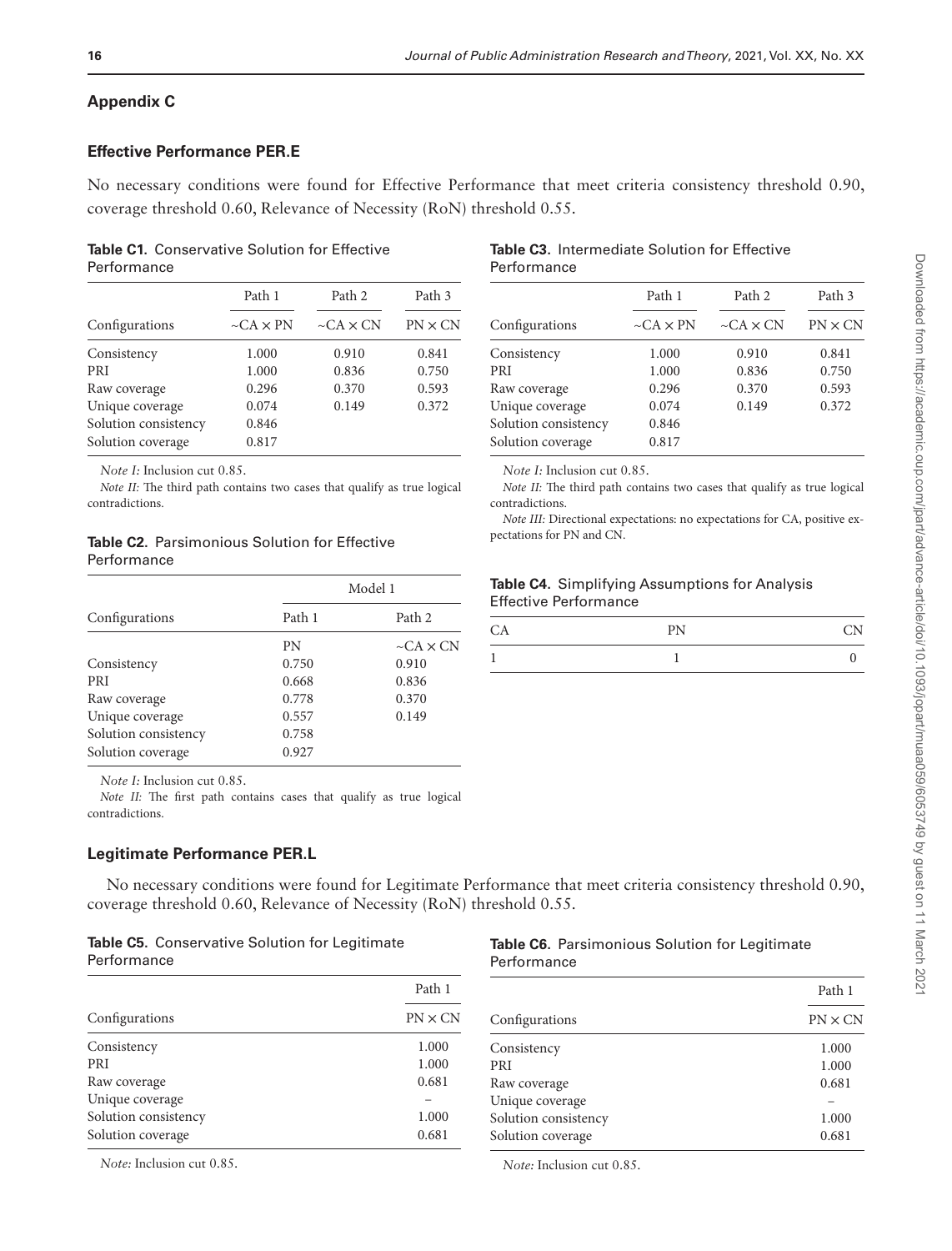#### **Table C7.** Intermediate Solution for Legitimate Performance

|                      | Path 1         |
|----------------------|----------------|
| Configurations       | $PN \times CN$ |
| Consistency          | 1.000          |
| <b>PRI</b>           | 1.000          |
| Raw coverage         | 0.681          |
| Unique coverage      |                |
| Solution consistency | 1.000          |
| Solution coverage    | 0.681          |
|                      |                |

*Note I:* Inclusion cut 0.85.

*Note II:* Directional expectations: no expectations for CA, positive expectations for PN and CN.

# **Resilient Performance PER.R**

No necessary conditions were found for Resilient Performance that meet criteria consistency threshold 0.90, coverage threshold 0.60, Relevance of Necessity (RoN) threshold 0.55.

#### **Table C8.** Conservative Solution for Resilient Performance

|                      | Path 1                |
|----------------------|-----------------------|
| Configurations       | $\neg$ CA $\times$ PN |
| Consistency          | 1.000                 |
| <b>PRI</b>           | 1.000                 |
| Raw coverage         | 0.347                 |
| Unique coverage      |                       |
| Solution consistency | 1.000                 |
| Solution coverage    | 0.347                 |

|             | <b>Table C10.</b> Intermediate Solution for Resilient |
|-------------|-------------------------------------------------------|
| Performance |                                                       |

*Note I:* Inclusion cut 0.85.

pectations for PN and CN.

|                      | Path 1                |
|----------------------|-----------------------|
| Configurations       | $\neg$ CA $\times$ PN |
| Consistency          | 1.000                 |
| <b>PRI</b>           | 1.000                 |
| Raw coverage         | 0.347                 |
| Unique coverage      |                       |
| Solution consistency | 1.000                 |
| Solution coverage    | 0.347                 |

*Note II:* Directional expectations: no expectations for CA, positive ex-

*Note:* Inclusion cut 0.85.

# **Table C9.** Parsimonious Solution for Resilient Performance

| Configurations       | Path 1<br>$\neg$ CA $\times$ PN |
|----------------------|---------------------------------|
|                      |                                 |
| <b>PRI</b>           | 1.000                           |
| Raw coverage         | 0.347                           |
| Unique coverage      |                                 |
| Solution consistency | 1.000                           |
| Solution coverage    | 0.347                           |

*Note:* Inclusion cut 0.85.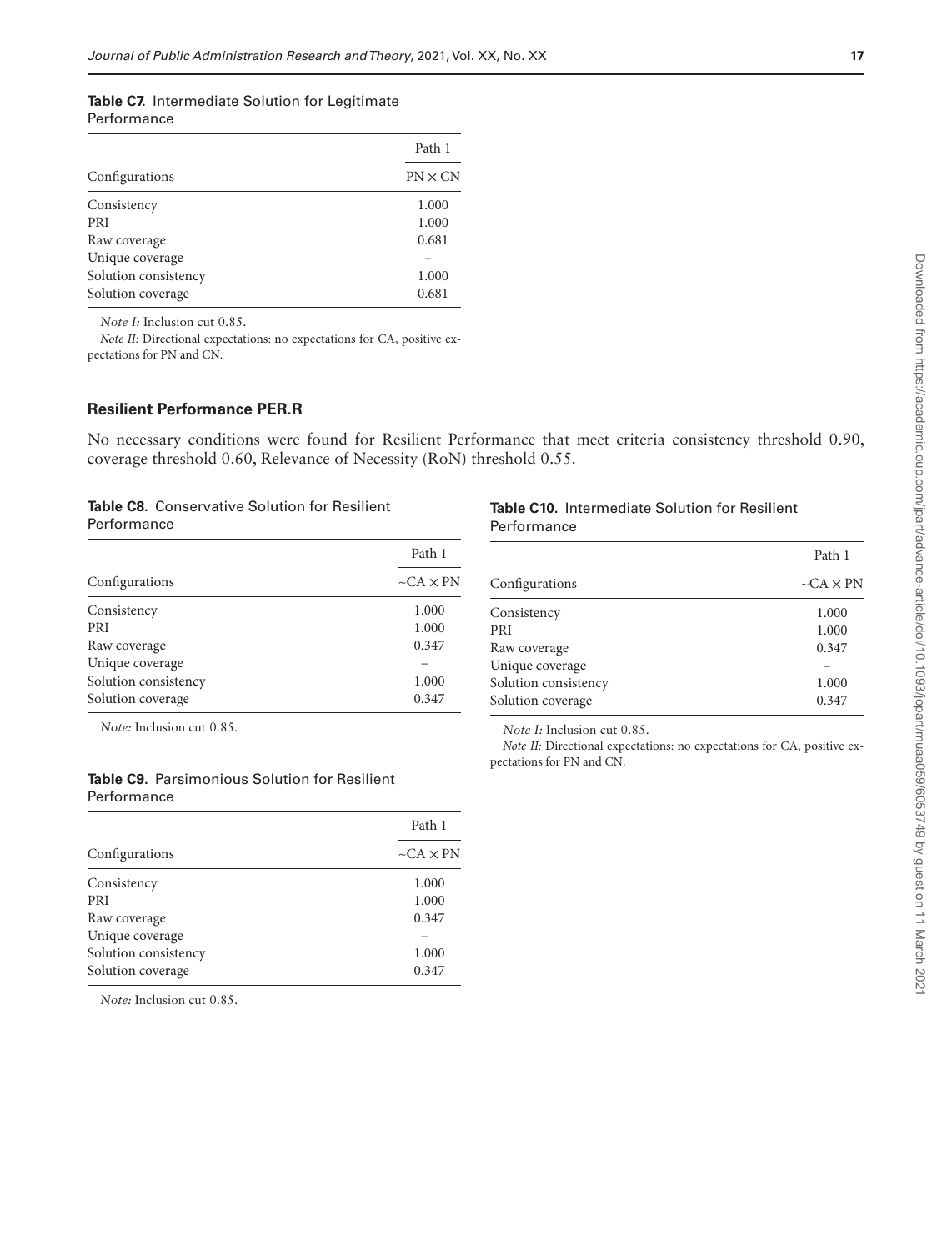#### **References**

- <span id="page-17-20"></span>Anheier, H. K., S. Toepler, and S. Wojciech Sokolowski. 1997. The implications of government funding for nonprofit organizations: Three propositions. *International Journal of Public Sector Management* **10** (3): 190–213.
- <span id="page-17-35"></span>Ansell, C., and A. Gash. 2008. Collaborative governance in theory and practice. *Journal of Public Administration Research and Theory* **18**(4): 543–71.
- <span id="page-17-13"></span>Berry, F. S., R. S. Brower, S. O. Choi, H. Jang, M. Kwon, and J. Word. 2004. Three traditions of network research: What the public management research agenda can learn from other research communities. *Public Administration Review* **64**(5): 539–52.
- <span id="page-17-21"></span>Brandsen, T., W. Trommel, and B. Verschuere. 2017. The state and reconstruction of civil society. *International Review of Administrative Sciences* **83**(4): 676–93.
- <span id="page-17-19"></span>Brooks, A. 2000. Is there a dark side to government support for nonprofits? *Public Administration Review* **60**(3): 211–18.
- <span id="page-17-22"></span>Brooks, A. 2002. Can nonprofit management help answer public management's "big questions?" *Public Administration Review* **62**(3): 259–60.
- <span id="page-17-9"></span>Bryson, J. M., B. C. Crosby, and M. M. Stone. 2006. The design and implementation of cross-sector collaborations: Propositions from the literature. *Public Administration Review* **66**:44–55.
- <span id="page-17-7"></span>Bryson, J. M., B. C. Crosby, and M. M. Stone. 2016. Designing and implementing cross-sector collaborations: Needed and challenging. *Public Administration Review* **75**(5): 647–63.
- <span id="page-17-30"></span>Coleman, J. S. 1988. Social capital in the creation of human capital. *American Journal of Sociology* **94**:S95–120.
- <span id="page-17-6"></span>Cornforth, C., J. P. Hayes, and S. Vangen. 2015. Nonprofit-public collaborations: Understanding governance dynamics. *Nonprofit and Voluntary Sector Quarterly* **44**(4): 775–95.
- <span id="page-17-18"></span>Dale, A., and L. Newman. 2010. Social capital: A necessary and sufficient condition for sustainable community development? *Community Development Journal* **45**(1): 5–21.
- <span id="page-17-40"></span>Douglas, S., O. Berthod, M. Groenleer, and J. Nederhand. 2020. Pathways to collaborative performance: Examining the different combinations of conditions under which collaborations are successful. *Policy and Society* **39**(4): 638–58.
- <span id="page-17-2"></span>Edelenbos, J., I. Van Meerkerk, and T. Schenk. 2018. The evolution of community self-organization in interaction with government institutions: Cross-case insights from three countries. *The American Review of Public Administration* **48**(1): 52–66.
- <span id="page-17-24"></span>Eikenberry, A. M., and J. D. Kluver. 2004. The marketization of the nonprofit sector: Civil society at risk? *Public Administration Review* **64**(2): 132–40.
- <span id="page-17-14"></span>Emerson, K., T. Nabatchi, and S. Balogh. 2011. An integrative framework for collaborative governance. *Journal of Public Administration Research and Theory* **22**(1): 1–29. [https://doi.](https://doi.org/https://doi.org/10.1093/jopart/mur011) [org/10.1093/jopart/mur011](https://doi.org/https://doi.org/10.1093/jopart/mur011)
- <span id="page-17-11"></span>Emerson, K., and T. Nabatchi. 2015. Evaluating the productivity of collaborative governance regimes: A performance matrix. *Public Performance & Management Review* **38**(4): 717–47.
- <span id="page-17-1"></span>Galaskiewicz, J., W. Bielefeld, and M. Dowell. 2006. Networks and organizational growth: A study of community based nonprofits. *Administrative Science Quarterly* **51**(3): 337–80.
- <span id="page-17-8"></span>Gazley, B. 2008. Beyond the contract: The scope and nature of informal government-nonprofit partnerships. *Public Administration Review* **68**(1): 141–54.
- <span id="page-17-26"></span>Gazley, B., and J. L. Brudney. 2007. The purpose (and perils) of government-nonprofit partnerships. *Nonprofit and Voluntary Sector Quarterly* **36**(3): 389–415.
- <span id="page-17-10"></span>Gazley, B., and C. Guo. 2020. What do we know about nonprofit collaboration? A systematic review of the literature. *Nonprofit Management and Leadership* **31**: 211–32.
- <span id="page-17-39"></span>Guo, C., and M. Acar. 2005. Understanding collaboration among nonprofit organizations: Combining resource dependency, institutional, and network perspectives. *Nonprofit and Voluntary Sector Quarterly* **34**:340–61.
- <span id="page-17-41"></span>Hall, J. L., and P. R. Battaglio. 2018. Reduced-boundary governance: The advantages of working together. *Public Administration Review* **78**(4): 499–501.
- <span id="page-17-4"></span>Halpern, R. 1995. *Rebuilding the inner city: A history of neighborhood initiatives to address poverty in the United States.* New York: Columbia University Press.
- <span id="page-17-15"></span>Healey, P. 2015. Citizen-generated local development initiative: Recent English experience. *International Journal of Urban Sciences* **19**(2): 109–18.
- <span id="page-17-36"></span>Henry, A. D., M. Lubell, and M. McCoy. 2011. Belief systems and social capital as drivers of policy network structure: The case of California. *Regional Planning* **21**(3): 419–44.
- <span id="page-17-12"></span>Hood, C. 1991. A public management for all seasons? *Public Administration* **69**: 3–19.
- <span id="page-17-17"></span>Howlett, M., A. Kekez, and O. Poocharoen. 2017. Understanding co-production as a policy tool: Integrating new public governance and comparative policy theory. *Journal of Comparative Policy Analysis: Research and Practice* **19**(5): 487–501.
- <span id="page-17-37"></span>Huxham, C., and S. Vangen. 2005. *Managing to collaborate: The theory and practice of collaborative advantage*. New York: Routledge.
- <span id="page-17-33"></span>Igalla, M., J. Edelenbos, and I. Van Meerkerk. 2020. What explains the performance of community-based initiatives? Testing the impact of leadership, social capital, organizational capacity, and government support. *Public Management Review* **22(**4): 602–32.
- <span id="page-17-25"></span>Jang, H. S., and R. C. Feiock. 2007. Public versus private funding of nonprofit organizations: Implications for collaboration. *Public Performance and Management Review* **31**(2): 174–90.
- <span id="page-17-31"></span>Johnsen, A. 2005. What does 25 years of experience tell us about the state of performance measurement in public policy and management? *Public Money & Management* **25**(1): 9–17.
- <span id="page-17-32"></span>Kenis, P., and K. G. Provan. 2009. Towards an exogenous theory of public network performance. *Public Administration* **87**:440–56.
- <span id="page-17-16"></span>King, C. and M. Cruickshank. 2012. Building capacity to engage: Community or government engagement? *Community Development Journal* **47**:5–28.
- <span id="page-17-34"></span>Klijn, E. H., J. Edelenbos, and B. Steijn. 2010. Trust in governance networks: Its impact and outcomes. *Administration & Society* **42**:193–221.
- <span id="page-17-38"></span>Klijn, E. H., and J. M. F. Koppenjan. 2016. *Governance networks in public sector*. London: Routledge.
- <span id="page-17-23"></span>Korosec, R. L., and E. M. Berman. 2006. Municipal support for social entrepreneurship. *Public Administration Review* **66(**3): 448–62.
- <span id="page-17-29"></span>Lewis, J. 2010. *Connecting and cooperating. Social capital and public policy*. Sydney: UNSW.
- <span id="page-17-28"></span>Lin, N. 2001. *Social capital: A theory of social structure and action*. New York: Cambridge University Press.
- <span id="page-17-0"></span>Marwell, N. P. 2004. Privatizing the welfare state: Nonprofit community-based organizations as political actors. *American Sociological Review* **69**:265–91.
- <span id="page-17-3"></span>Marwell, N. P. 2007. *Bargaining for Brooklyn: Community organizations in the entrepreneurial city*. Chicago, IL: University of Chicago Press.
- <span id="page-17-5"></span>Marwell, N. P. 2016. Rethinking the state in urban outcasts. *Urban Studies* **53**(6): 1095–8.
- <span id="page-17-27"></span>Marwell, N. P., and T. Calabrese. 2015. A deficit model of collaborative governance: Government-nonprofit fiscal relations in the provision of child welfare services. *Journal of Public Administration Research and Theory* **25**(4): 1031–58. [https://doi.org/10.1093/](https://doi.org/https://doi.org/10.1093/jopart/muu047) [jopart/muu047](https://doi.org/https://doi.org/10.1093/jopart/muu047)